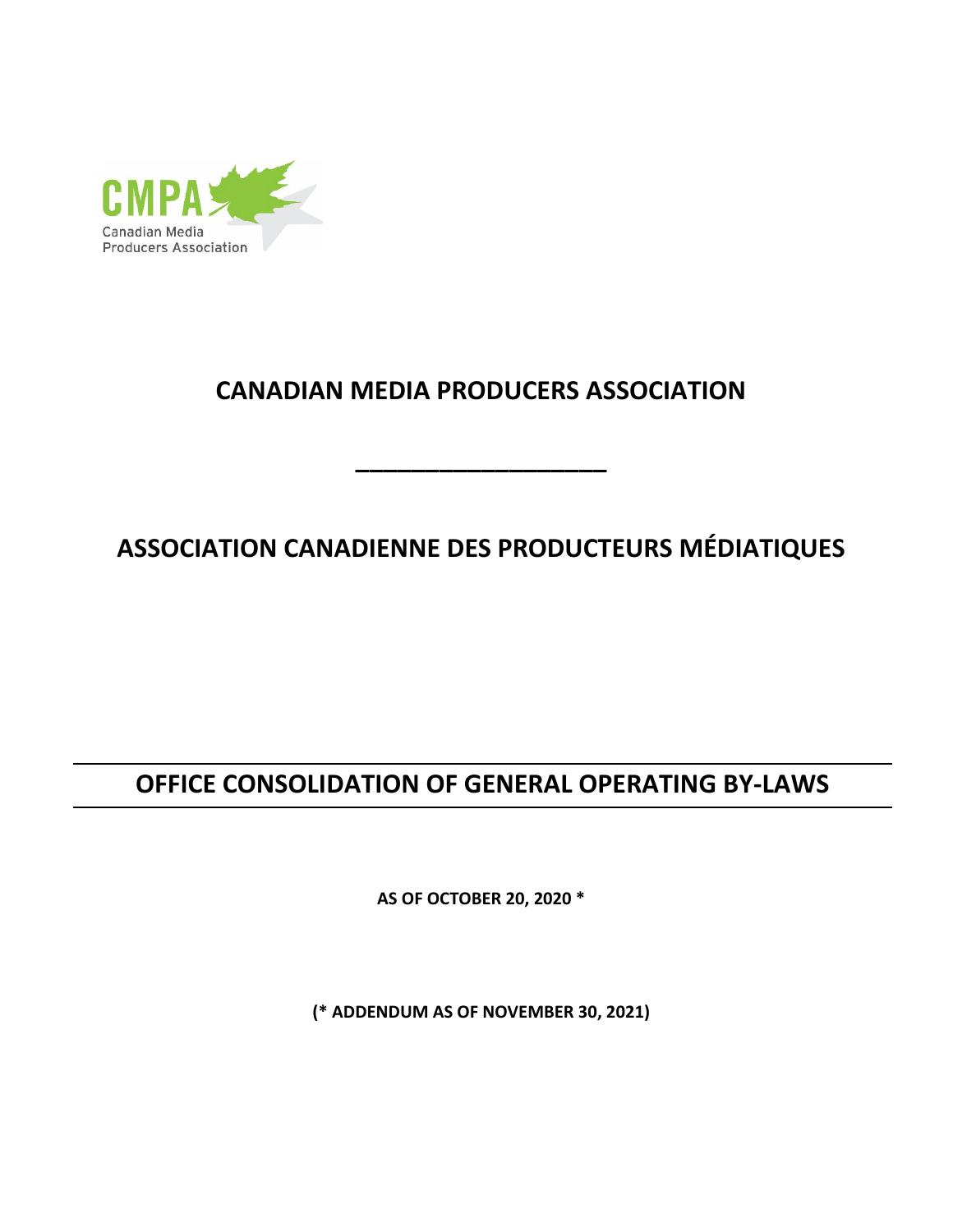#### **TABLE OF CONTENTS**

| <b>SECTION 1</b> |      |  |
|------------------|------|--|
| 1.1              |      |  |
| 1.2              |      |  |
| <b>SECTION 2</b> |      |  |
| 2.1              |      |  |
| 2.2              |      |  |
| 2.3              |      |  |
| 2.4              |      |  |
| 2.5              |      |  |
| 2.6              |      |  |
| 2.7              |      |  |
| 2.8              |      |  |
| 2.9              |      |  |
|                  | 2.10 |  |
|                  | 2.11 |  |
| <b>SECTION 3</b> |      |  |
| 3.1              |      |  |
| 3.2              |      |  |
| 3.3              |      |  |
| 3.4              |      |  |
| 3.5              |      |  |
| 3.6              |      |  |
| 3.7              |      |  |
| 3.8              |      |  |
| 3.9              |      |  |
| <b>SECTION 4</b> |      |  |
| 4.1              |      |  |
| 4.2              |      |  |
| 4.3              |      |  |
| 4.4              |      |  |
| 4.5              |      |  |
| 4.6              |      |  |
| <b>SECTION 5</b> |      |  |
| 5.1              |      |  |
| 5.2              |      |  |
| 5.3              |      |  |
| 5.4              |      |  |
| 5.5              |      |  |
| 5.6              |      |  |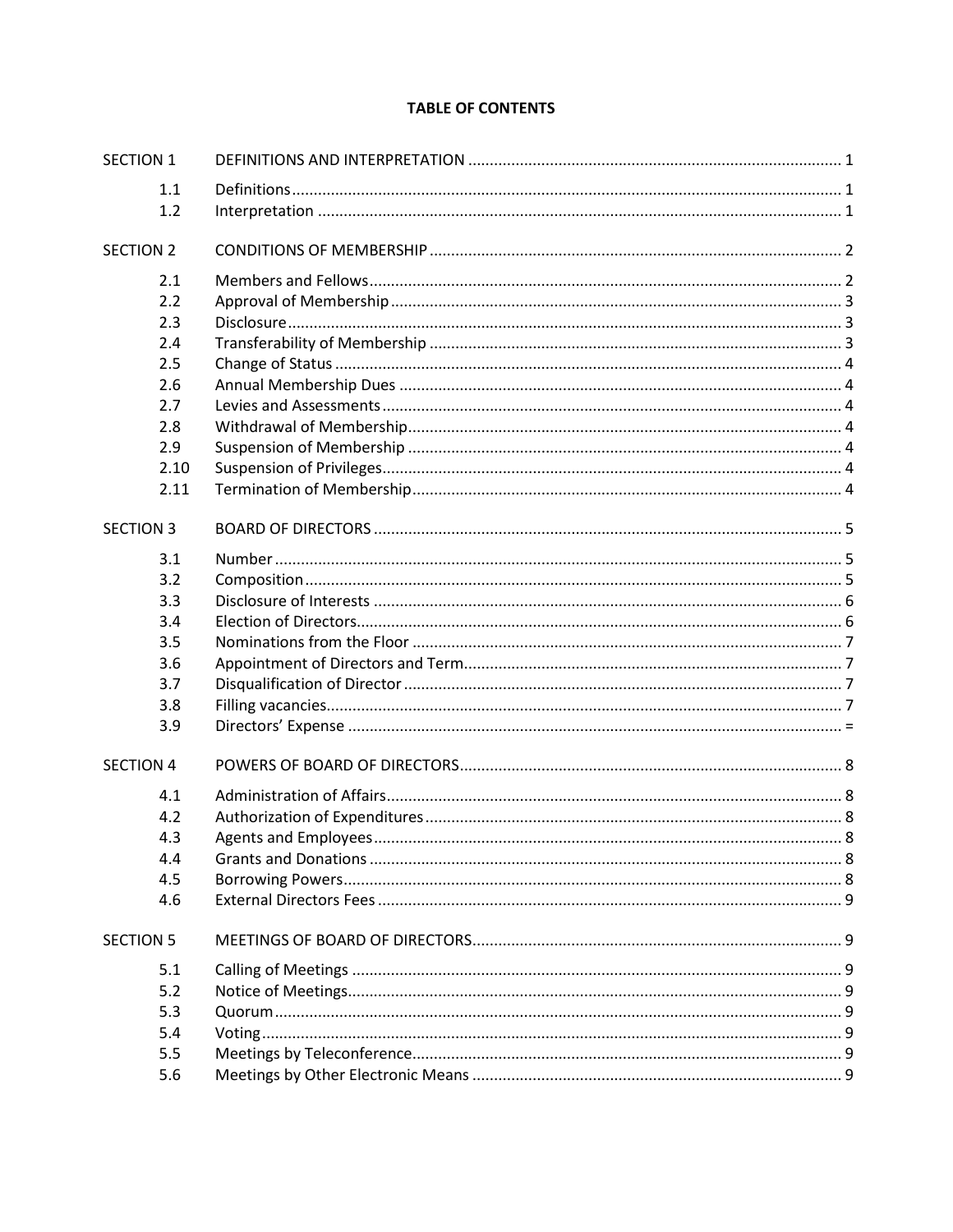# **TABLE OF CONTENTS**

(continued)

| <b>SECTION 6</b>  |                                                               |  |
|-------------------|---------------------------------------------------------------|--|
| 6.1               |                                                               |  |
| 6.2               |                                                               |  |
| 6.3               |                                                               |  |
| 6.4               |                                                               |  |
| 6.5               |                                                               |  |
| 6.6               |                                                               |  |
| <b>SECTION 7</b>  |                                                               |  |
| 7.1               |                                                               |  |
| 7.2               |                                                               |  |
| 7.3               |                                                               |  |
| 7.4               |                                                               |  |
| <b>SECTION 8</b>  |                                                               |  |
| 8.1               |                                                               |  |
| 8.2               |                                                               |  |
| 8.3               |                                                               |  |
| 8.4               |                                                               |  |
| 8.5               |                                                               |  |
| 8.6               |                                                               |  |
| <b>SECTION 9</b>  |                                                               |  |
| 9.1               |                                                               |  |
| 9.2               |                                                               |  |
| 9.3               |                                                               |  |
| 9.4               |                                                               |  |
| 9.5               |                                                               |  |
| 9.6               |                                                               |  |
| 9.7               |                                                               |  |
| 9.8               |                                                               |  |
| 9.9               |                                                               |  |
| <b>SECTION 10</b> |                                                               |  |
| 10.1              |                                                               |  |
|                   |                                                               |  |
| <b>SECTION 11</b> | MINUTES OF THE BOARD OF DIRECTORS AND EXECUTIVE COMMITTEE  17 |  |
| 11.1              |                                                               |  |
| 11.2              |                                                               |  |
| 11.3              |                                                               |  |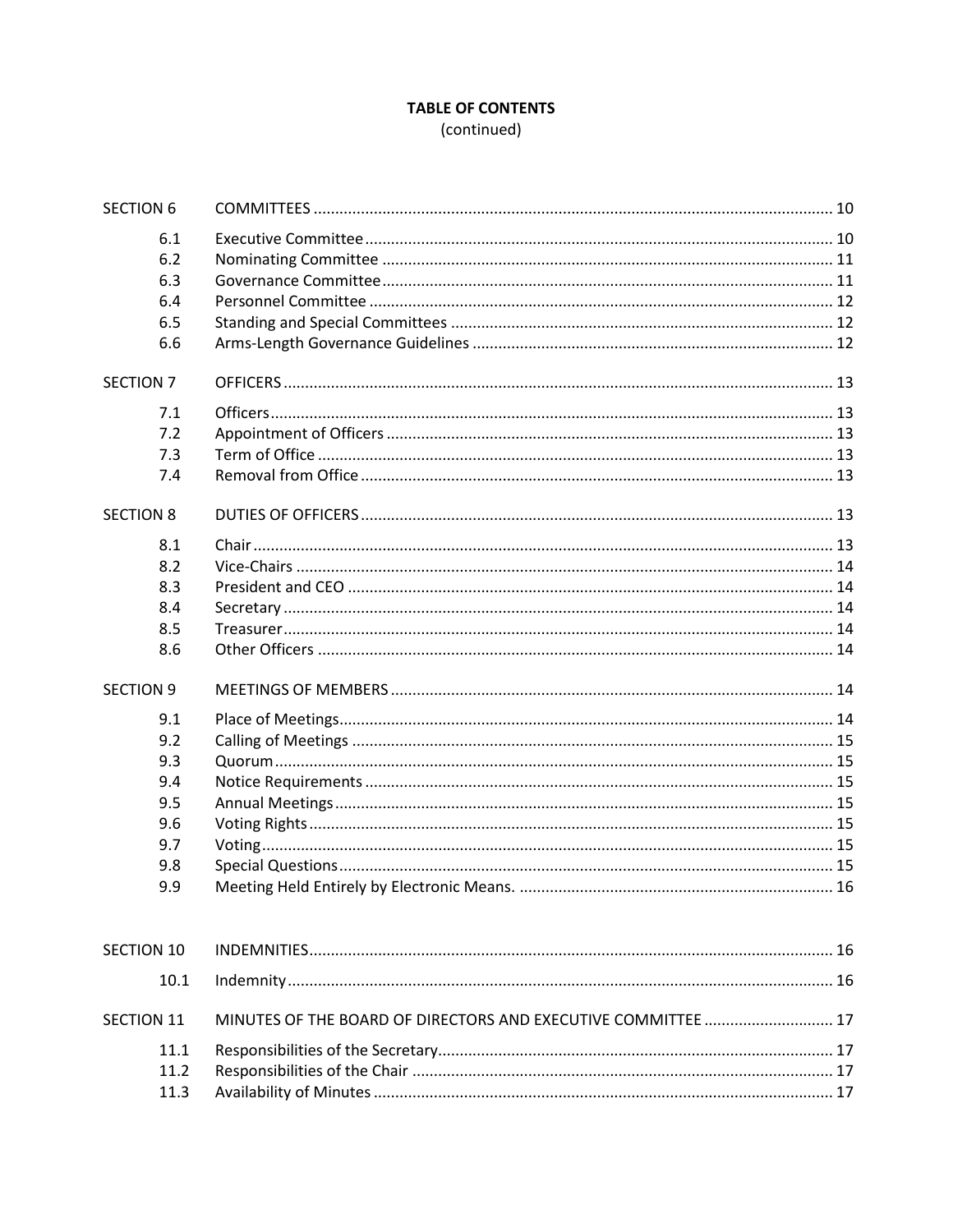# **TABLE OF CONTENTS**

(continued)

| <b>SECTION 12</b> |  |
|-------------------|--|
| 12.1              |  |
| <b>SECTION 13</b> |  |
| 13.1              |  |
| <b>SECTION 14</b> |  |
| 14.1              |  |
| 14.2              |  |
| 14.3              |  |
| 14.4              |  |
| <b>SECTION 15</b> |  |
| 15.1              |  |
| 15.2              |  |
| 15.3              |  |
| 15.4              |  |
| 15.5              |  |
| 15.6              |  |
| <b>SECTION 16</b> |  |
| 16.1              |  |

ADDENDUM CANADIAN MEDIA PRODUCERS ASSOCIATION - BC PRODUCERS BRANCH BY-LAWS .............21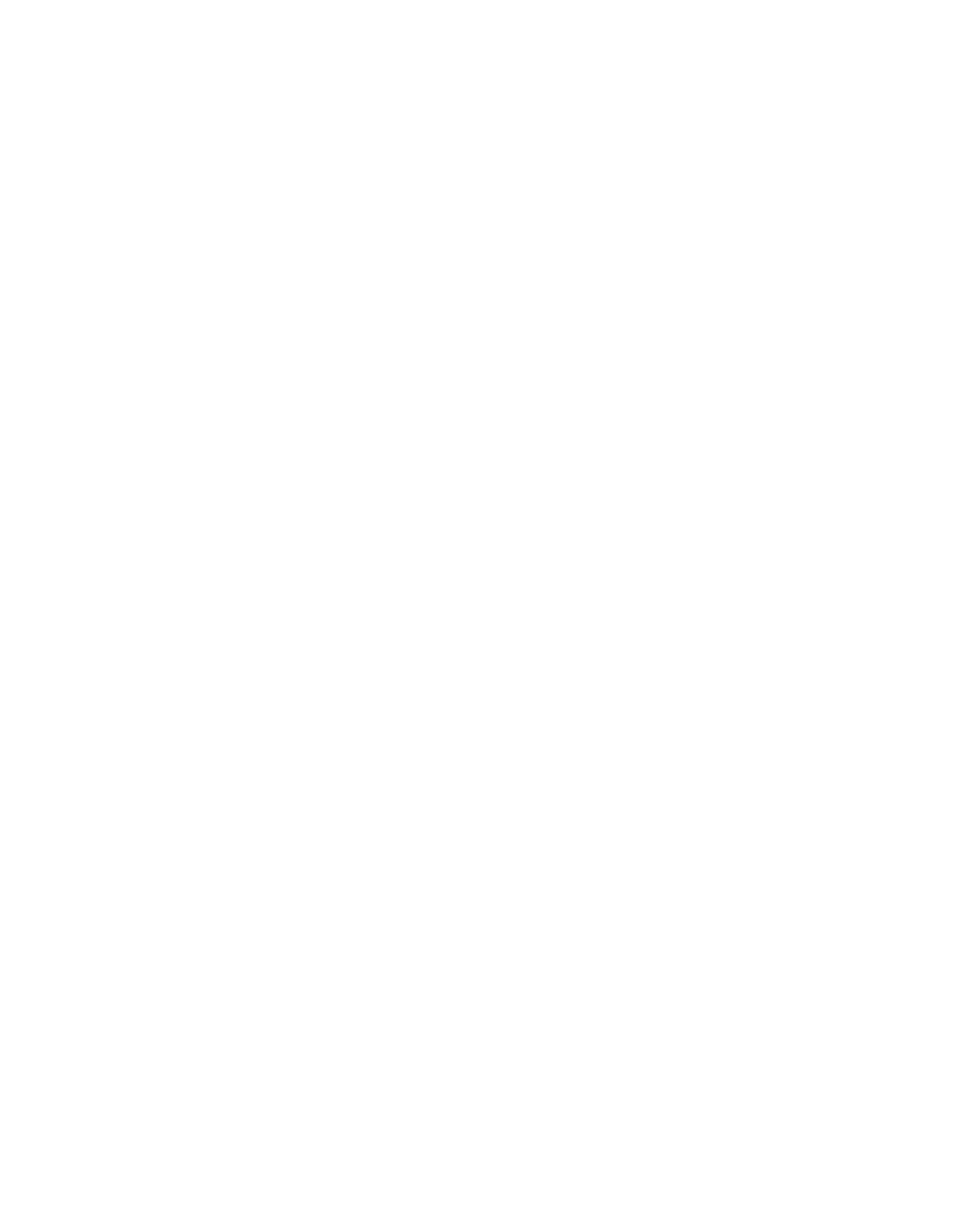#### **SECTION 1 DEFINITIONS AND INTERPRETATION**

#### 1.1 Definitions

In the By-laws and resolutions of the Corporation, unless the context otherwise requires:

- (a) "Act" means the *Canada Not-for-profit Corporations Act*, S.C. 2009, c. 23, including any Regulations made pursuant to the Act and any statute or Regulations that may be substituted, as amended from time to time.
- (b) "Articles" means the original or restated articles of incorporation or articles of amendment, amalgamation, continuance, reorganization, arrangement or revival of the Corporation.
- (c) "Board" means the Board of Directors of the Corporation.
- (d) "By-laws" means this by-law and all other by-laws of the Corporation as amended and which are in force and effect from time to time.
- (e) "Corporation" means the Canadian Media Producers Association.
- (f) "Director" means a member of the Board.
- (g) "Member" means a member of the Corporation and "Members" or "Membership" means the collective Membership of the Corporation.
- (h) "Officer" means an officer of the Corporation.
- (i) "Ordinary Resolution" means a resolution passed by a majority of the votes cast on that resolution.
- (j) "Regulations" means the regulations made under the Act, as amended, restated or in effect from time to time.
- (k) "Special Resolution" means a resolution passed by a majority of not less than two thirds (2/3) of the votes cast on that resolution.

#### 1.2 Interpretation.

In the interpretation of these By-laws, unless the context otherwise requires, the following rules shall apply:

- (a) except where specifically defined herein, all terms contained herein and which are defined in the Act shall have the meanings given to such terms in the Act;
- (b) Words importing the singular number include the plural and vice versa, and words importing the masculine gender include the feminine and neuter genders.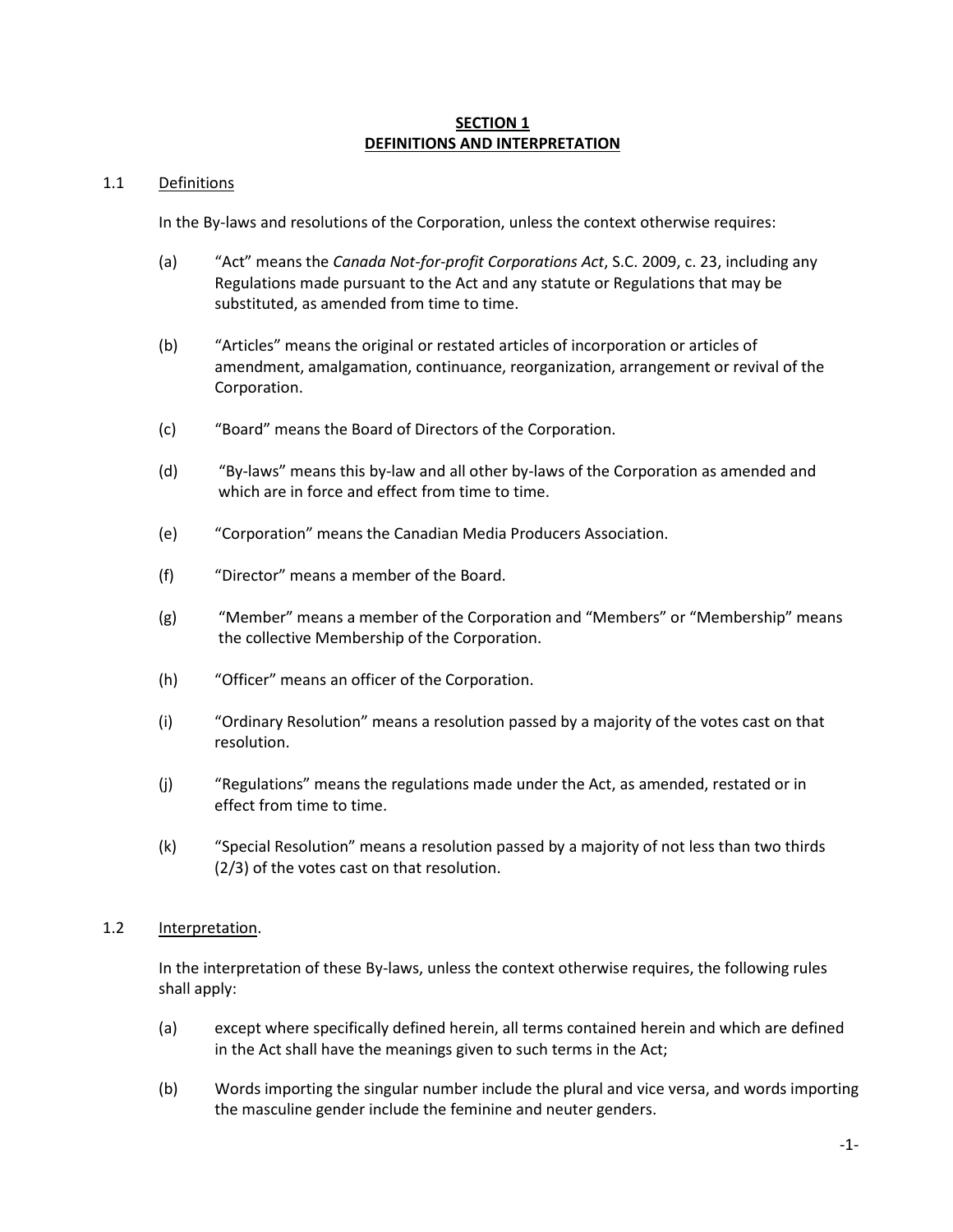- (c) The words "includes" or "including" as used in the By-laws mean includes or including without limitation.
- (d) The word "person" includes an individual, body corporate, partnership, sole proprietorship, trust and unincorporated organization.
- (e) The division of the By-laws into articles and sections and the insertion of headings are for convenience of reference only and will not affect the construction or interpretation of the Bylaws.

#### **SECTION 2 CONDITIONS OF MEMBERSHIP**

#### 2.1 Members and Fellows.

(a) There shall be one (1) class of members in the Corporation. Membership in the Corporation shall be available to individuals, provincially or federally incorporated companies and partnerships engaged in the film, television and/or interactive media industry, that are Canadian citizens or permanent residents, and that are Canadian‐owned and –controlled.

Membership shall be divided into subcategories of membership for the purpose of assessing applicable membership dues, as more particularly described in the Corporation's operating policies.

Each Member shall have one (1) vote at meetings of the Members of the Corporation. All Members of the Corporation are required to notify the Corporation in writing of the name of the individual designated by the Member to act as its delegate and to vote on its behalf. A Member may change its delegate by written notice to the Corporation. Voting privileges shall be assigned exclusively to the Principal/Owner of the Member or such person's delegate.

Membership terms shall be annual, subject to renewal.

- (b) Membership subcategories shall be Producer, Associate, Start-up, Interactive Media and any other subcategories falling within the conditions of membership above as may be determined by the Board in the operating policies of the Corporation:
	- (i) The Producer subcategory shall be limited to those companies that are engaged in the creation of film, television and/or interactive media production, including service production. A company that is eligible to be approved as a Producer must have been provincially or federally incorporated in order to be granted membership in the Corporation.
	- (ii) The Associate subcategory shall be limited to individuals, companies or partnerships that provide necessary and valuable services to the industry (including, without limitation, financial, legal, facilities or other like services).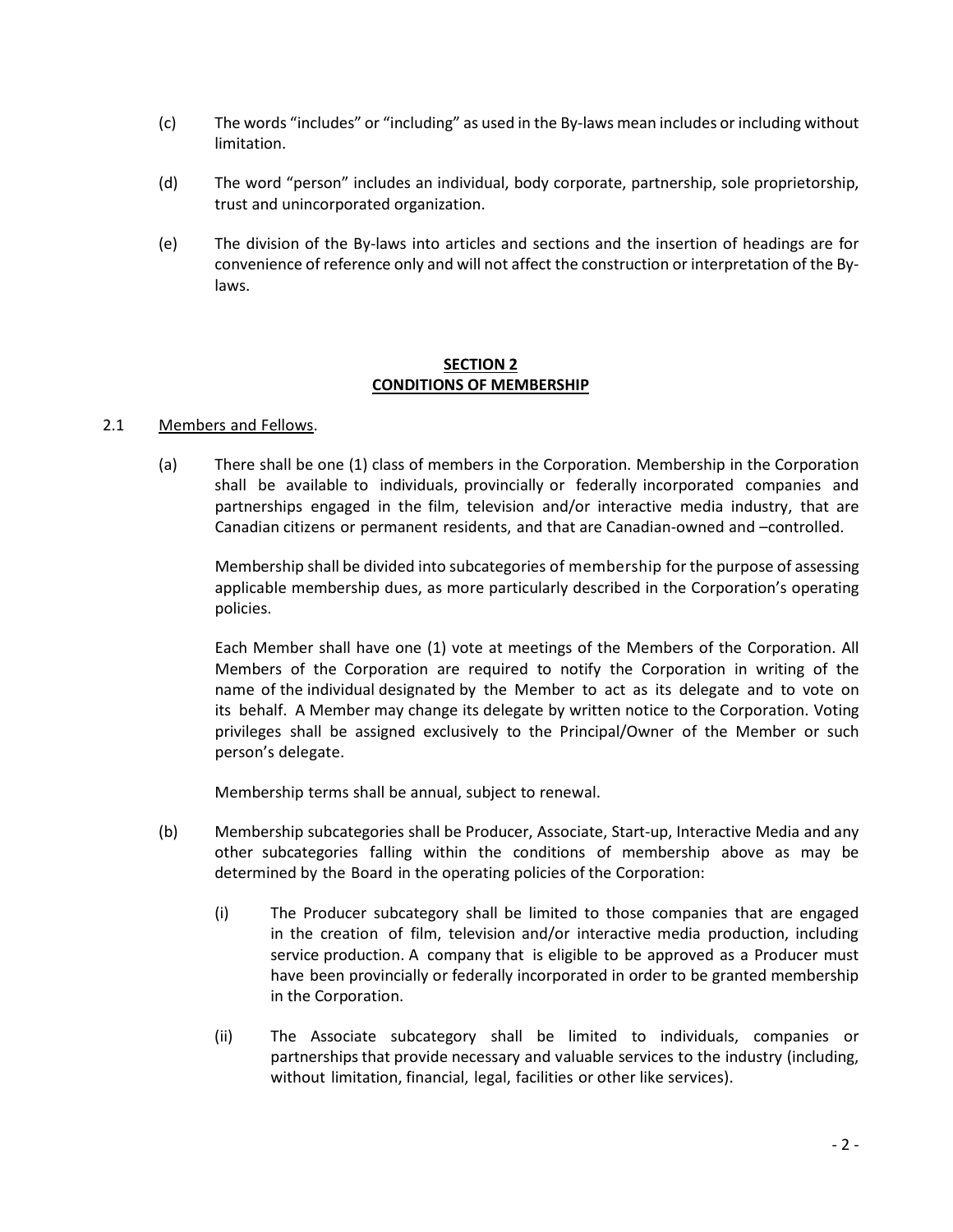- (iii) The Start-up subcategory is for producers engaged in the creation of film, television or interactive media production, including service production, who are new to membership with the CMPA. This would exclude companies with three or more fulltime employees. If you have been a director or principal for a company that is, or has been, a CMPA member company within the last 10 years, you are ineligible for this membership category. This limitation applies even if the previous member company no longer exists, or your relationship to that company no longer exists. Two years would be permitted under this membership category.
- (iv) The Interactive Media subcategory is intended for companies whose primary business is producing interactive media. Eligibility is limited to companies, including owned or affiliated subsidiary companies, having more than 75% of their combined annual gross revenues originating from the creation or exploitation (e.g. distribution or marketing) of interactive media.

Broadcaster affiliated companies with 30% or more ownership from a private broadcaster or broadcast distribution undertaking shall not be eligible for membership. For the purposes of these by-laws, two companies shall be affiliated if one company beneficially owns, directly or indirectly, voting securities carrying 30% or more of the voting rights attached to all voting securities of the other company. In addition, if company A is affiliated to another company B pursuant to the foregoing, and the other company B is affiliated to a third company C, then company A is affiliated with the third company C.

Membership subcategories shall have the privileges and pay the membership fee set out in the operating policies.

- (c) The Corporation may approve categories of Fellows, including Permittees and Honorary Fellows, as further described in the Corporation's operating policies. Fellows shall not be members of the Corporation and shall have no voting privileges in the Corporation.
- 2.2 Approval of Membership. All membership in the Corporation will be subject to the approval of the Board of Directors. Such approval shall be based solely on the applicant satisfying the Board that it qualifies for the class of membership applied for.
- 2.3 Disclosure. All applicants will be required to submit with their application for membership a compliance and disclosure statement ("Disclosure Statement"). The Disclosure Statement shall relate to the applicant's legal status, whether it is affiliated with a private broadcaster or broadcast distribution undertaking, and whether it provides to any other member access to any film, television and interactive media market. Members shall be required to update their Disclosure Statements when renewing their membership and when there are material changes to the information contained in the Disclosure Statement.
- 2.4 Transferability of Membership. Membership in the Corporation shall not be transferable or assignable.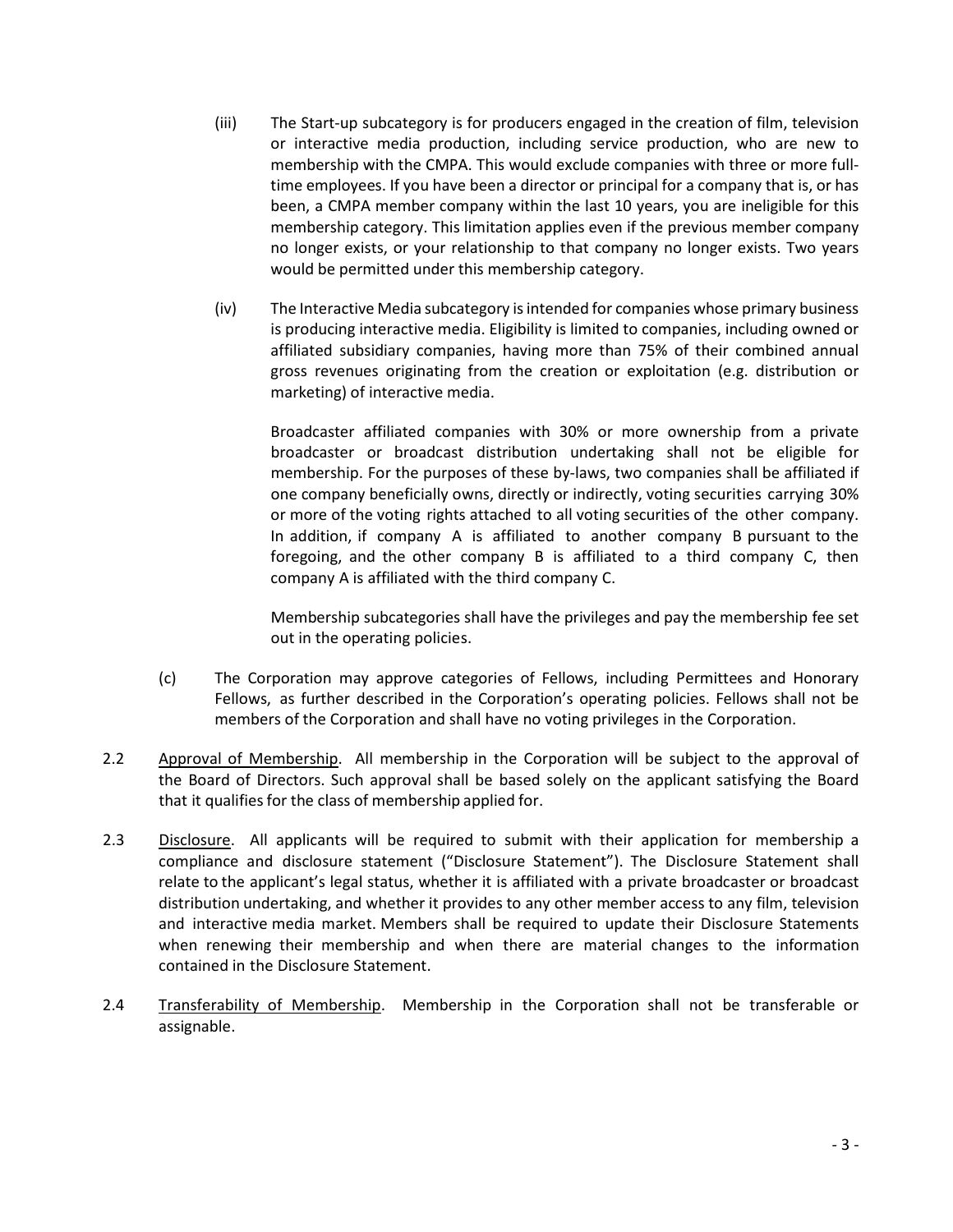- 2.5 Change of Status. If a change of the principals or ownership of a Member results in a change of the qualification of that Member to be in its subcategory of membership, the Member's subcategory of membership shall be (i) reclassified to the new subcategory to which the Member newly qualifies, or (ii) terminated, as the circumstances require, as of the date of the change of principals or ownership of the Member. If there is a difference in annual membership dues associated with the new subcategory of membership, the Member will pay or be repaid the difference forthwith, calculated on a pro-rated basis for the balance of the year.
- 2.6 Annual Membership Dues. The Board of Directors shall establish the amount of annual membership dues or reinstatement fees required for membership.
- 2.7 Levies and Assessments. The Corporation may require that the membership pay production levies or other assessments in order to fund the activities of the Corporation.
- 2.8 Withdrawal of Membership. A Member may terminate its membership by delivering a written resignation to the Corporation.
- 2.9 Suspension of Membership. If any Member fails to pay any membership dues, production levies or other assessments (including, without limitation, administration fees attached to collective agreements managed by the Corporation), is found to have provided inaccurate or misleading information in their application for membership and/or Disclosure Statement, fails to comply with the terms of a program administered or policy implemented by the Corporation, breaches a requirement to obtain a permit for a service production, or fails to provide a Disclosure Statement or update thereof when required or requested by the Corporation, and such failure or breach continues for a period of 30 days after having been so notified by the Corporation, such membership may be suspended until such failure or breach is rectified, terminated, or reclassified to another subcategory of membership, as determined by the Board of Directors.
- 2.10 Suspension of Privileges. A Member who is suspended in accordance with this By-Law shall not be entitled to vote or attend any meeting of the Corporation or exercise or enjoy any other rights of a member until such suspension has been removed.
- 2.11 Termination of Membership. Membership shall automatically terminate:
	- (a) upon the bankruptcy, insolvency, dissolution, or winding-up of a Member;
	- (b) when a Member resigns;
	- (c) if at a special meeting of members a resolution is passed to remove the Member by at least two‐thirds of the votes cast at a special meeting provided that the Member shall be granted the opportunity to be heard at such meeting prior to any such vote; or,
	- (d) if so determined by the Board of Directors in accordance with section 2.9 of these By‐Laws.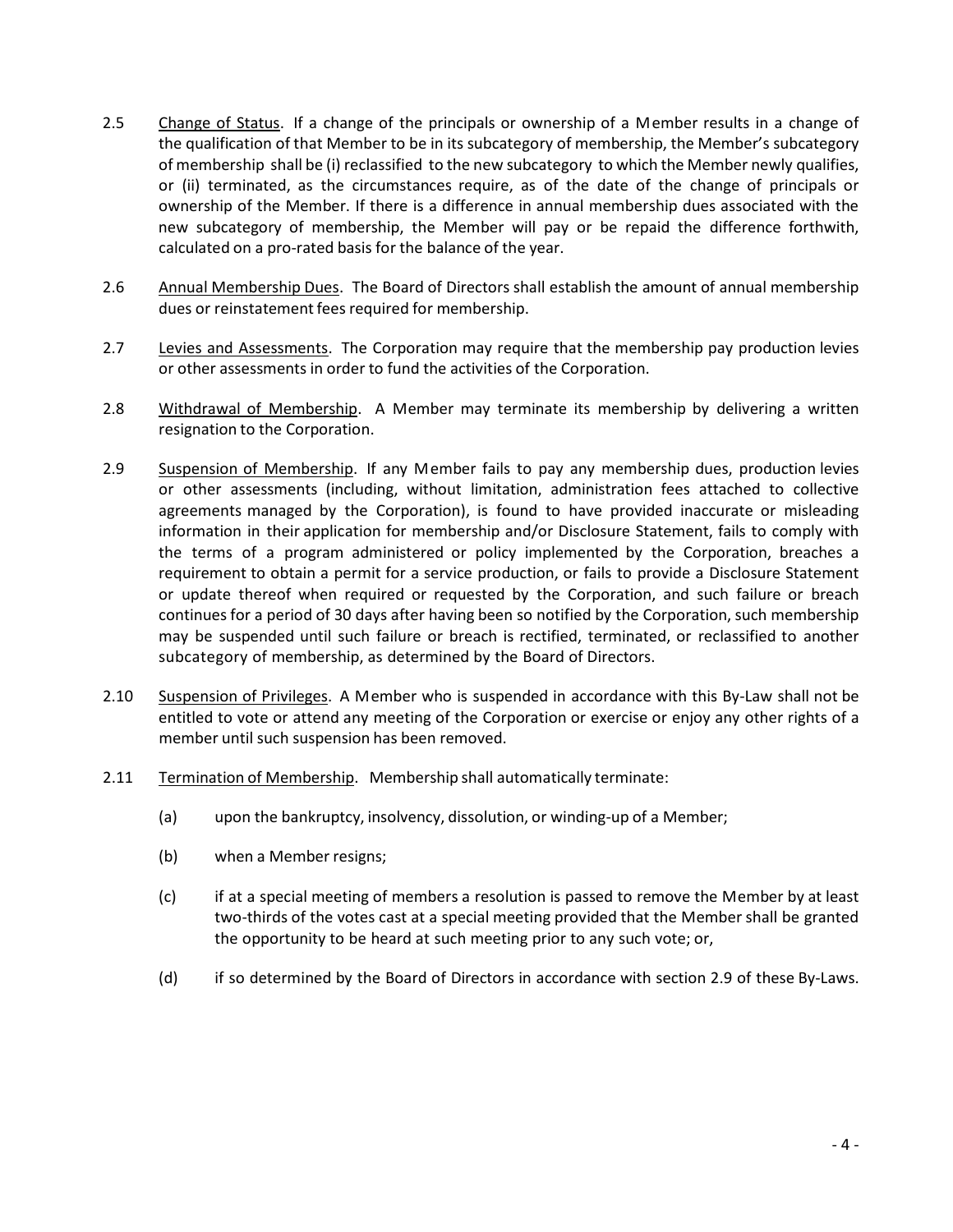#### **SECTION 3 BOARDOF DIRECTORS**

- 3.1 Number: The Board shall consist of the number of directors specified in the Articles. If the Articles provide for a minimum and maximum number of directors, the Board shall be comprised of the fixed number of directors as determined from time to time by the members by ordinary resolution or, if the ordinary resolution empowers the directors to determine the number, by resolution of the Board.
- 3.2 Composition. The Board of Directors shall be composed in accordance with the provisions of this section:
	- (a) at least 12 directors shall be elected from among members of the Corporation who are actively and bona fide engaged in television production;
	- (b) at least 6 directors shall be elected from among members of the Corporation which are actively and bona fide engaged in theatrical feature film production;
	- (c) at least 2 directors shall be elected from among members of the Corporation whose primary business is the use of interactive media in their productions;
	- (d) the number of directors who are elected from among members who are affiliated with Persons that provide significant access to the Canadian film or television market shall at all times be in the minority on the Board of Directors;
	- (e) a maximum of 1 director may be elected from among members providing servicesto the film, television or interactive media production industries;

PROVIDED, that at least:

- (i) 3 directors shall be elected from among the members whose principal place of businessis located in British Columbia;
- (ii) 3 directors shall be elected from among the members whose principal place of businessis located in Ontario;
- (iii) 3 directors shall be elected from among the members whose principal place of businessis located in Quebec;
- (iv) 3 directors shall be elected from among the members whose principal place of business is located in Atlantic Canada with no fewer than two of the four Atlantic provinces represented;
- (v) 1 director shall be elected from among the members whose principal place of businessis located in Alberta;
- (vi) 1 director shall be elected from among the members whose principal place of businessis located in Saskatchewan;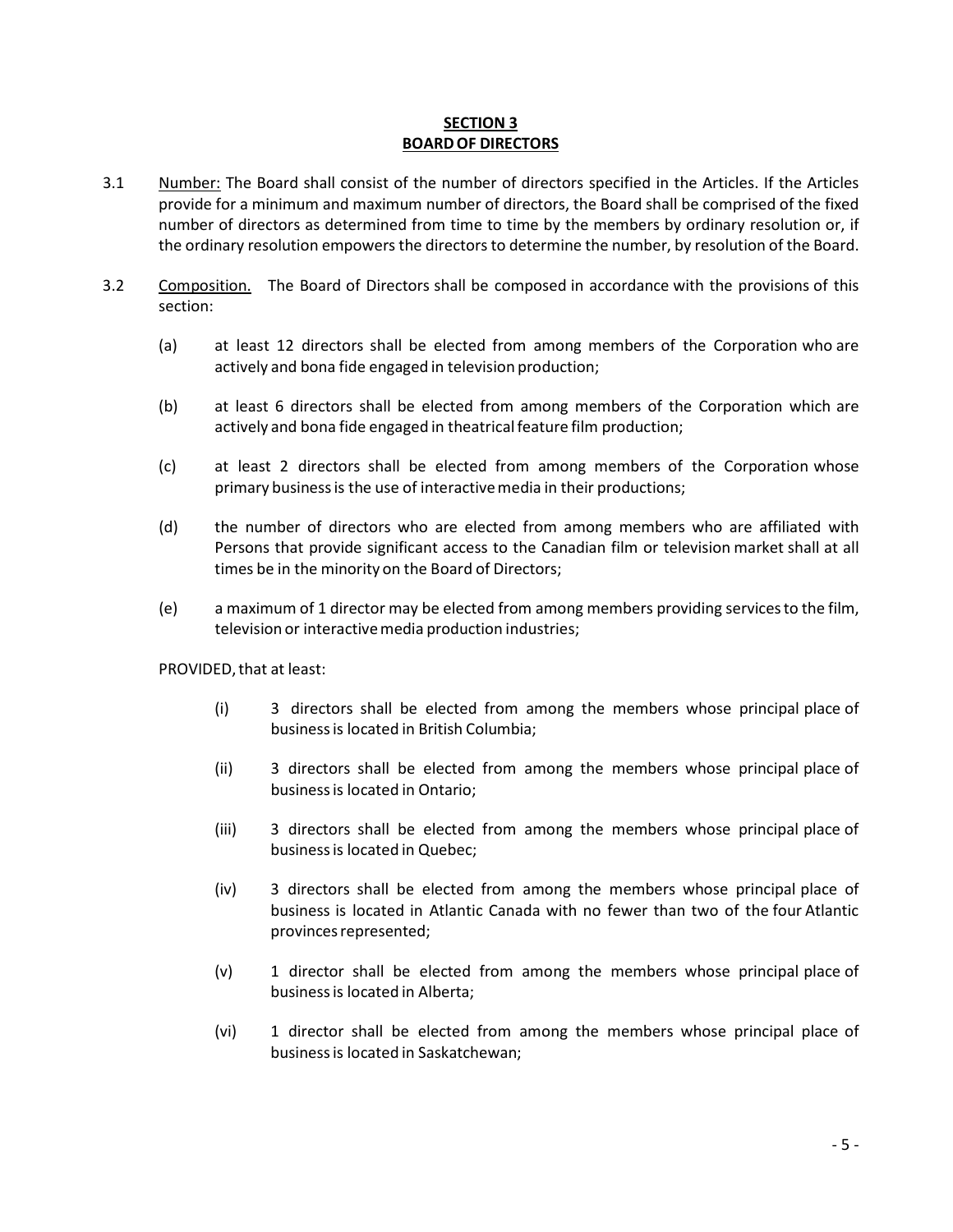(vii) 1 director shall be elected from among the members whose principal place of businessis located in Manitoba;

PROVIDED further that if an insufficient number of candidates from a region will stand for election to the Board of Directors, the Board of Directors need only have a number of members from such region equal to those who will stand for election therefrom;

- (f) directors must be officers, directors or employees of members;
- (g) directors must be individuals 18 years of age or older and must have the capacity to enter into contracts;
- (h) no person who has been declared incapable by a court in Canada or in another country may be a director;
- (i) no person who has the status of a bankrupt may be a director;
- (j) no person who is not an individual may be a director; and,
- (k) when two or more affiliated or associated entities are members of the Corporation, only one delegate from such group of members may serve as a director at any one time.
- 3.3 Disclosure of Interests. The Board of Directors shall require a Disclosure Statement from all individuals standing for election as directors. Thisinformation shall relate to an applicant's legal affiliation with any Person who provides access to the film, television or interactive media market or with any other member of the Corporation.
- 3.4 Election of Directors. The Board of Directors of the Corporation shall be elected by the members of the Corporation as follows:
	- (a) prior to the second anniversary of the date of the election of the members of the Board of Directors, the Chair of the Nominating Committee shall send to all Members of the Corporation, by electronic, mail or facsimile transmission, a ballot listing the names of nominees for election to the Board of Directors in accordance with the provisions of the by‐ laws of the Corporation. Such ballot shall also indicate the date by which and the manner in which completed ballots must be returned;
	- (b) each ballot shall make provision for the members to nominate one or more alternate candidates for election to the Board of Directors and to vote for such candidate or candidates;
	- (c) the Chair of the Nominating Committee shall appoint a scrutineer to tabulate the results of the ballot;
	- (d) each member shall be given not less than 21 days from the date the ballots are sent to return the completed ballot to such scrutineer;
	- (e) the election of the new Board of Directors shall only be determined if the scrutineer receives a minimumof 30 completed ballots within the required time period; and,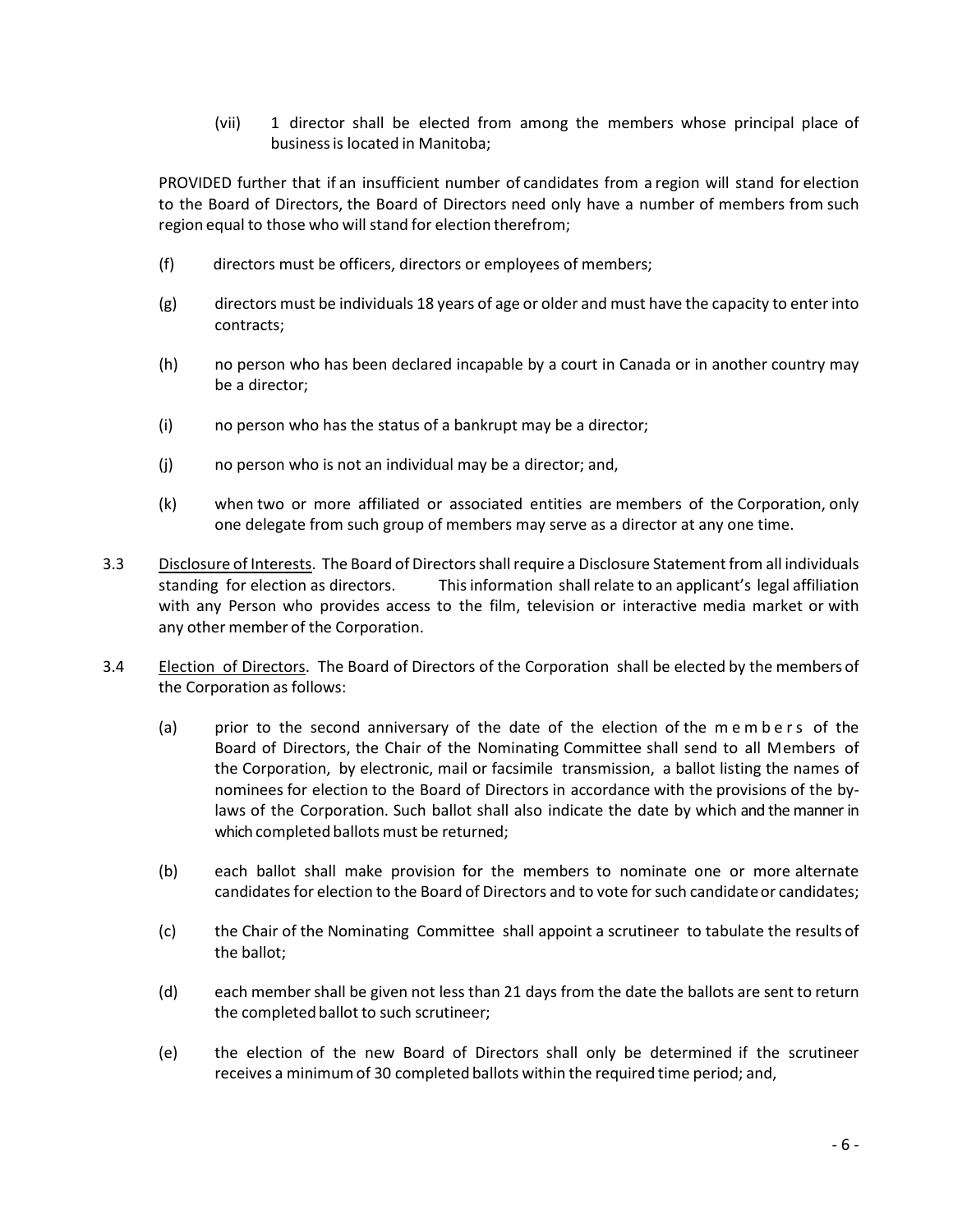(f) The report of the scrutineer on the election of Directors shall be tabled at the annual meeting of Members.

Subject to the provisions of the by-laws, the newly-elected Board of Directors shall remain in office for a term of two years or until their respective successors are elected or appointed.

- 3.5 Nominations from the Floor. A nomination for election as a Director at the time of the annual meeting of Members by a Member in attendance thereof shall not be permitted.
- 3.6 Appointment of Directors and Term. Pursuant to the Articles, following the conclusion of an annual general meeting of Members each year, the Board may appoint directors (the "appointed directors") to hold office for a term expiring not later than the close of the next annual meeting of members. The number of appointed directors shall not exceed one-third (1/3) of the number of directors elected by the Members at the previous annual meeting of Members.
- 3.7 Disqualification of Director. The individual holding office as a director of the Corporation shall automatically vacate such office:
	- (a) if the director resigns by delivering a written resignation to the Secretary of the Corporation;
	- (b) if the director is declared incapable by a Court in Canada or in another country;
	- (c) if the director becomes bankrupt;
	- (d) if at a special general meeting of Members an ordinary resolution is passed by Members present at the meeting that the director be removed from office;
	- (e) if the Member of which the director is the delegate is suspended or ceases to be a member;
	- (f) if the director ceases to be a director, officer or employee of a member for a period of 90 days; or
	- (g) by virtue of a merger of two or more Members who each have representation on the Board of Directors. In such circumstances, the Board of Directors shall determine which director shall remain on the Board of Directors and which shall resign or be removed.
- 3.8 Filling vacancies. In accordance with and subject to the Act and the Articles, a quorum of the Board may fill a vacancy in the board, except a vacancy resulting from an increase in the minimum or maximum number of directors, a vacancy resulting from the removal of a director by the Members or from a failure of the Members to elect the number of directors required to be elected at any meeting of members. If there is not a quorum of the Board or if the vacancy has arisen from a failure of the Members to elect the number of directors required to be elected at any meeting of members, the Board shall forthwith call a special meeting of Members to fill the vacancy. A director appointed or elected to fill a vacancy holds office for the unexpired term of their predecessor. Any vacancy filled by the Board or by the Members must meet the requirements relating to board composition set forth in section 3.2.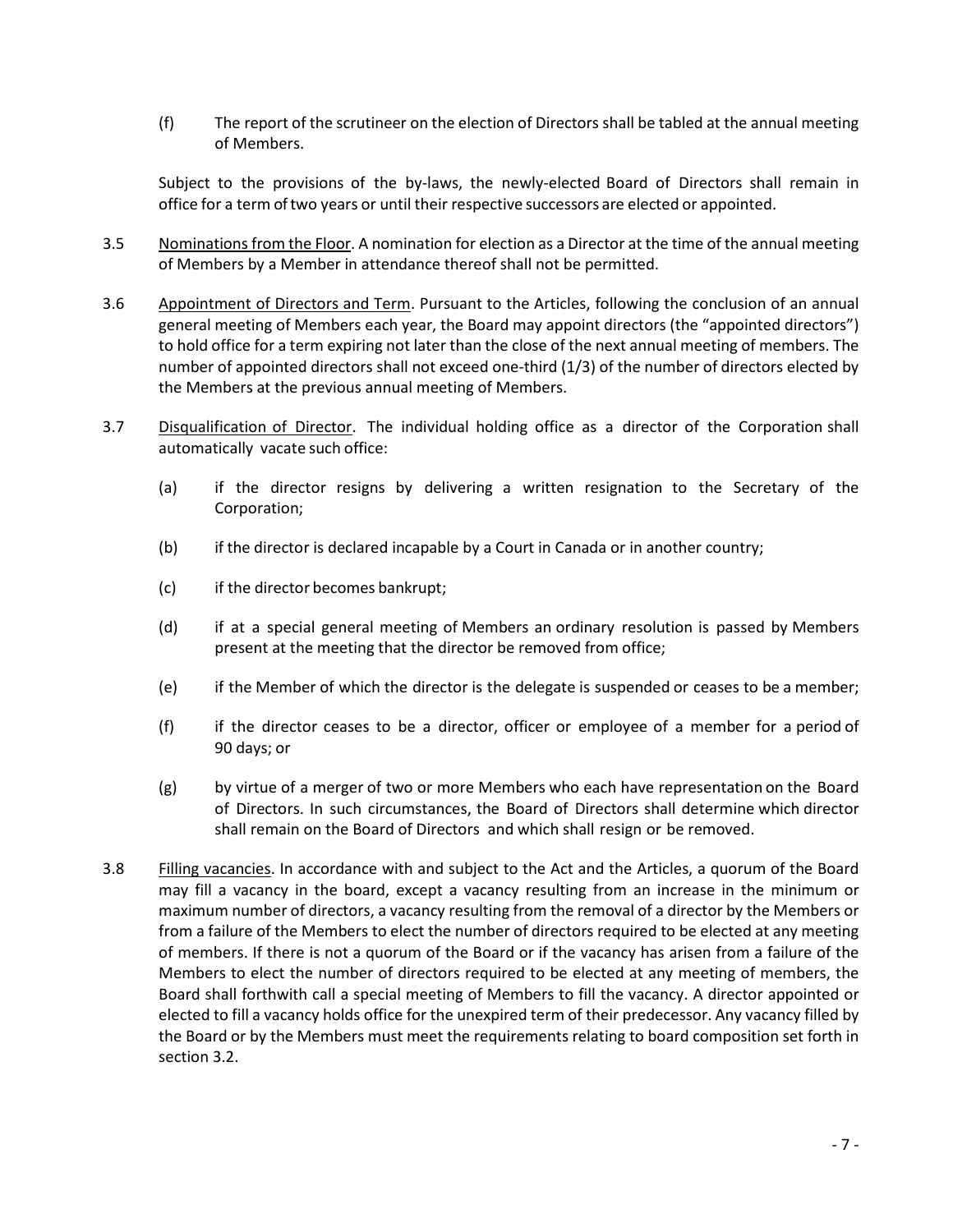3.9 Directors' Expense. The directors shall serve as such without remuneration, but are entitled to reasonable pre‐authorized expenses incurred in the exercise of their duties. In that regard, the Board of Directors may authorize payment to each director to compensate for expenses incurred in the exercise of their duties. Nothing contained in this by‐law shall be construed to preclude any director from serving the Corporation as an officer or in any other capacity and receiving compensation therefor. In addition, any firm or corporation with whom a director is associated may be compensated for rendering servicesto the Corporation.

#### **SECTION 4 POWERS OF BOARDOF DIRECTORS**

- 4.1 Administration of Affairs. The Board of Directors of the Corporation shall administer the affairs of the Corporation and generally exercise all such other powers and do all such other acts and things the Corporation is authorized to do.
- 4.2 Authorization of Expenditures. The Board of Directors shall have power to make and authorize expenditures on behalf of the Corporation from time to time for the purpose of furthering the objects of the Corporation.
- 4.3 Agents and Employees. The Board of Directors may appoint such agents and engage such employees as it shall deem necessary from time to time and such persons shall have such authority and shall perform such duties as shall be prescribed by the Board of Directors. The Board of Directors may delegate to an officer or officers of the Corporation the right to appoint such agents, engage such employees and pay remuneration to such persons.
- 4.4 Grants and Donations. The Board of Directors may, on behalf of the Corporation, acquire, accept, solicit or receive grants, bequests and donations of any kind whatsoever for the purpose of furthering the objects of the Corporation.
- 4.5 Borrowing Powers. The Board of Directors are authorized from time to time:
	- (a) To borrow money upon the credit of the Corporation in such amounts and on such terms as may be deemed expedient by obtaining loans or advances or by way of overdraft or otherwise;
	- (b) To issue or reissue debt obligations of the Corporation;
	- (c) To pledge or sell such debt obligations for such sums and at such prices as may be deemed expedient;
	- (d) To mortgage, charge, hypothecate, pledge or otherwise create a security interest in all or any property real and personal, immoveable and moveable, undertaking and rights of the Corporation, owned or subsequently acquired, to secure any debt obligations of the Corporation present or future or any money borrowed or to be borrowed or any other debt or liability of the Corporation present or future;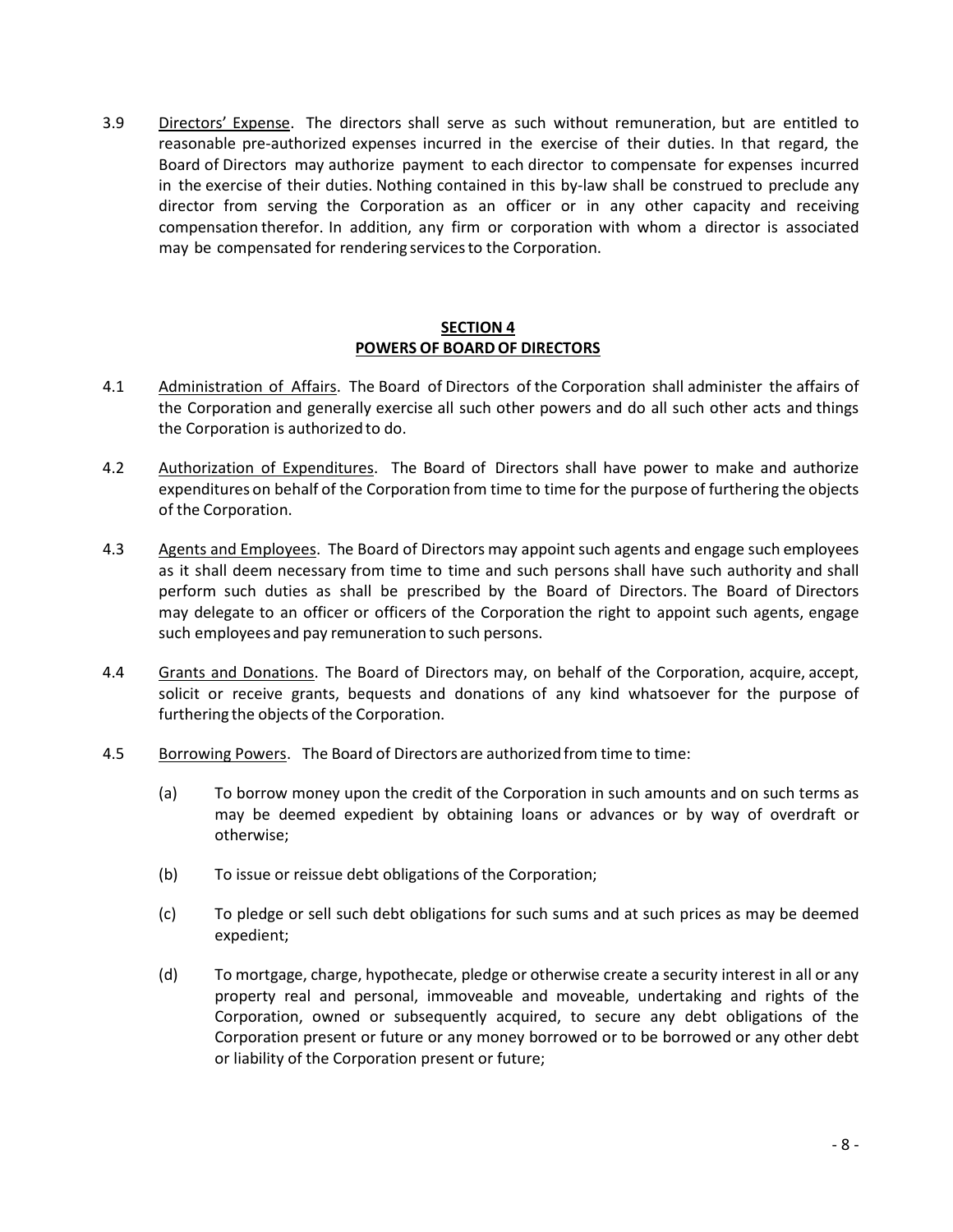- (e) To give a guarantee on behalf of the Corporation to secure the performance of an obligation, of any person present or future; and,
- (f) To delegate to such officer(s) or director(s) of the Corporation as the directors may designate all or any of the foregoing powers to such extent and such manner as the directors may determine.
- 4.6 External Directors Fees. Where a director or officer of the Corporation is appointed to the Board of Directors of another Corporation or association by virtue of his or her position with the Corporation, the Board of Directors may require, as a condition of such appointment, that any fees that such director or officer collects by virtue of such position be remitted in full or in part to the Corporation as determined by the Board of Directors.

#### **SECTION 5 MEETINGS OF BOARDOF DIRECTORS**

- 5.1 Calling of Meetings. The Chair, Treasurer, or any three directors may at any time call a meeting of the Board of Directors. There shall be at least one meeting of the Board of Directors per year.
- 5.2 Notice of Meetings. Five clear days' written notice, by facsimile, electronic mail or electronic transmission, or fourteen clear days' written notice, by mail of any meeting of the Board of Directors shall be given to all directors and such notice shall designate a time and place for such meeting. Notice of a meeting may be waived by all of the directors of the Corporation. No error or omission in giving notice of any meeting of the Board of Directors or any adjourned meeting of the Board of Directors of the Corporation shall invalidate such meeting and any director may at any time waive notice of any such meeting and may ratify, approve and confirm any or all proceedings taken or had thereat.
- 5.3 Quorum. A majority of the directors of the Corporation shall constitute a quorum for any meeting of the Board of Directors.
- 5.4 Voting. Questions arising at all meetings of the Board of Directors shall be decided, unless otherwise determined in the by‐laws or by statute, by a majority vote. Each director shall have one vote. Directors may not vote by proxy. In the case of an equal number of votes, the motion or issue shall be considered defeated and the Chair shall not have a second or casting vote in any circumstances.
- 5.5 Meetings by Teleconference. If all the directors of the Corporation consent generally or in respect of a particular meeting, a director may participate in a meeting of the Board or of a committee of the Board by means of such conference telephone or other communications facilities as permit all persons participating in the meeting to adequately communicate with each other, and a director participating in such a meeting by such meansis deemed to be present at the meeting.
- 5.6 Meetings by Other Electronic Means. The directors of the Corporation may meet by other electronic means that permits each director to communicate adequately with each other, provided that: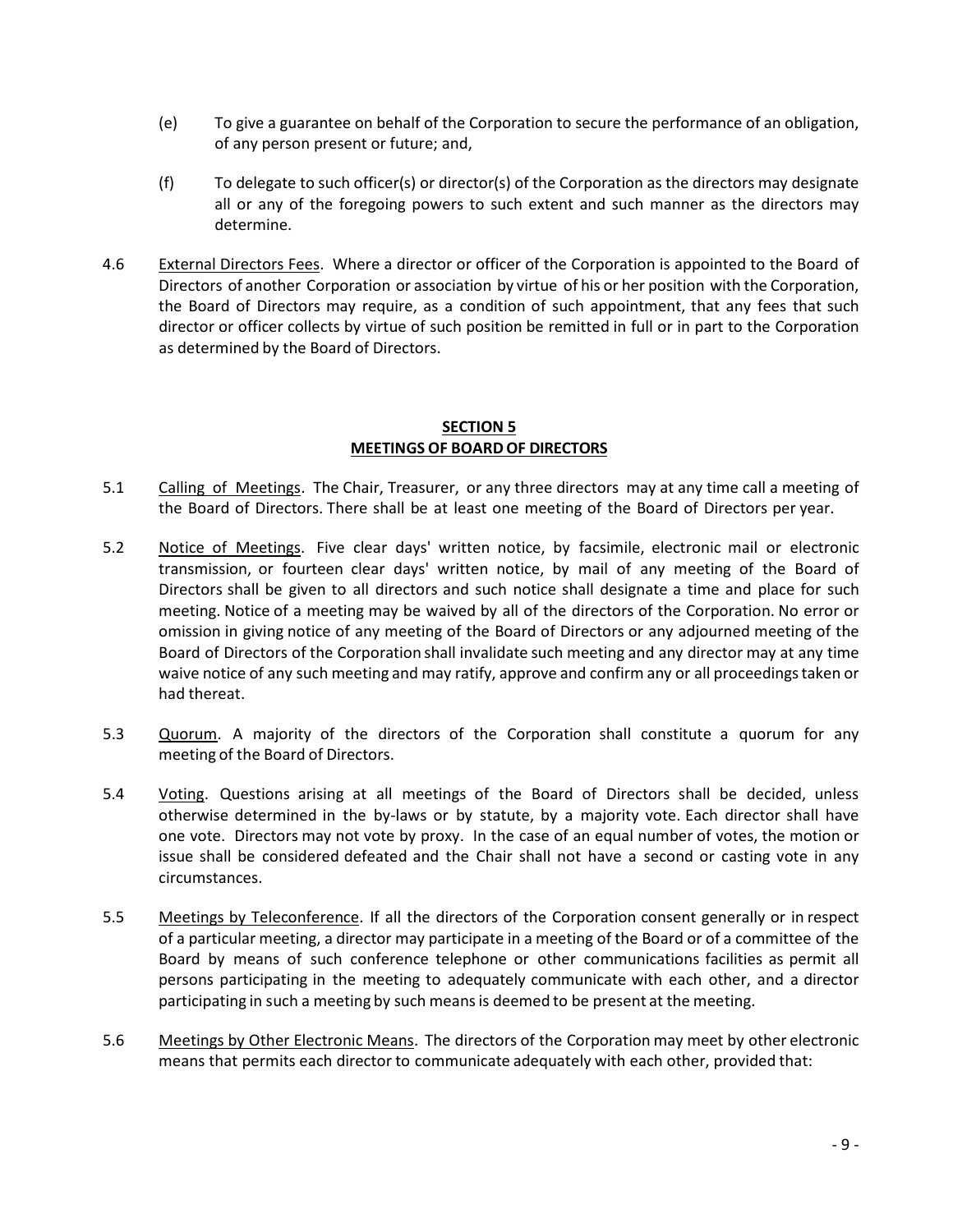- (a) the Board of Directors of the Corporation has passed a resolution addressing the mechanics of holding such a meeting and dealing specifically with how security issuesshould be handled, the procedure for establishing quorum and recording votes;
- (b) each director has equal access to the specific means of communication to be used; and
- (c) each director has consented in advance to meeting by electronic means using the specific means of communication proposed for the meeting.

## **SECTION 6 COMMITTEES**

#### 6.1 Executive Committee.

- (a) Number and Composition. There shall be an Executive Committee composed of the Chair of the Corporation and nine directors who shall be appointed by the Board of Directors as follows:
	- (i) the Treasurer, the Secretary and each of the Vice‐Chairs of the Corporation shall each be a member of the Executive Committee;
	- (ii) one member of the Board of Directors who is affiliated with a broadcaster or broadcast distribution undertaking shall be a member of the Executive Committee;
	- (iii) provided that the Executive Committee shall contain at least one director from each of Atlantic Canada, British Columbia, Ontario, Quebec and one of Manitoba, Saskatchewan or Alberta, if available;
	- (iv) the Board of Directors may, by majority vote replace any member of the Executive Committee at any time, subject to the foregoing; and
	- (v) in addition, the immediate past Chair of the Corporation shall be a member of the Executive Committee.
- (b) Quorum. Five members of the Executive Committee shall constitute a quorum.
- (c) Powers. The Executive Committee shall perform such duties and exercise such powers as the Board of Directors may from time to time determine.
- (d) Meetings. Meetings of the Executive Committee shall be held at any time and place to be determined by the Chair provided that two clear day's written notice, by facsimile, electronic transmission or electronic mail, or fourteen clear days' written notice by mail of any meeting of the Executive Committee shall be given to all members of the committee and shall designate a time and place for such meeting. Notice of a meeting may be waived by all of the members of the Executive Committee. No error or omission in giving notice of any meeting of the Executive Committee or any adjourned meeting of the Executive Committee of the Corporation shall invalidate such meeting and any member of such committee may at any time waive notice of any proceedings taken or had thereat.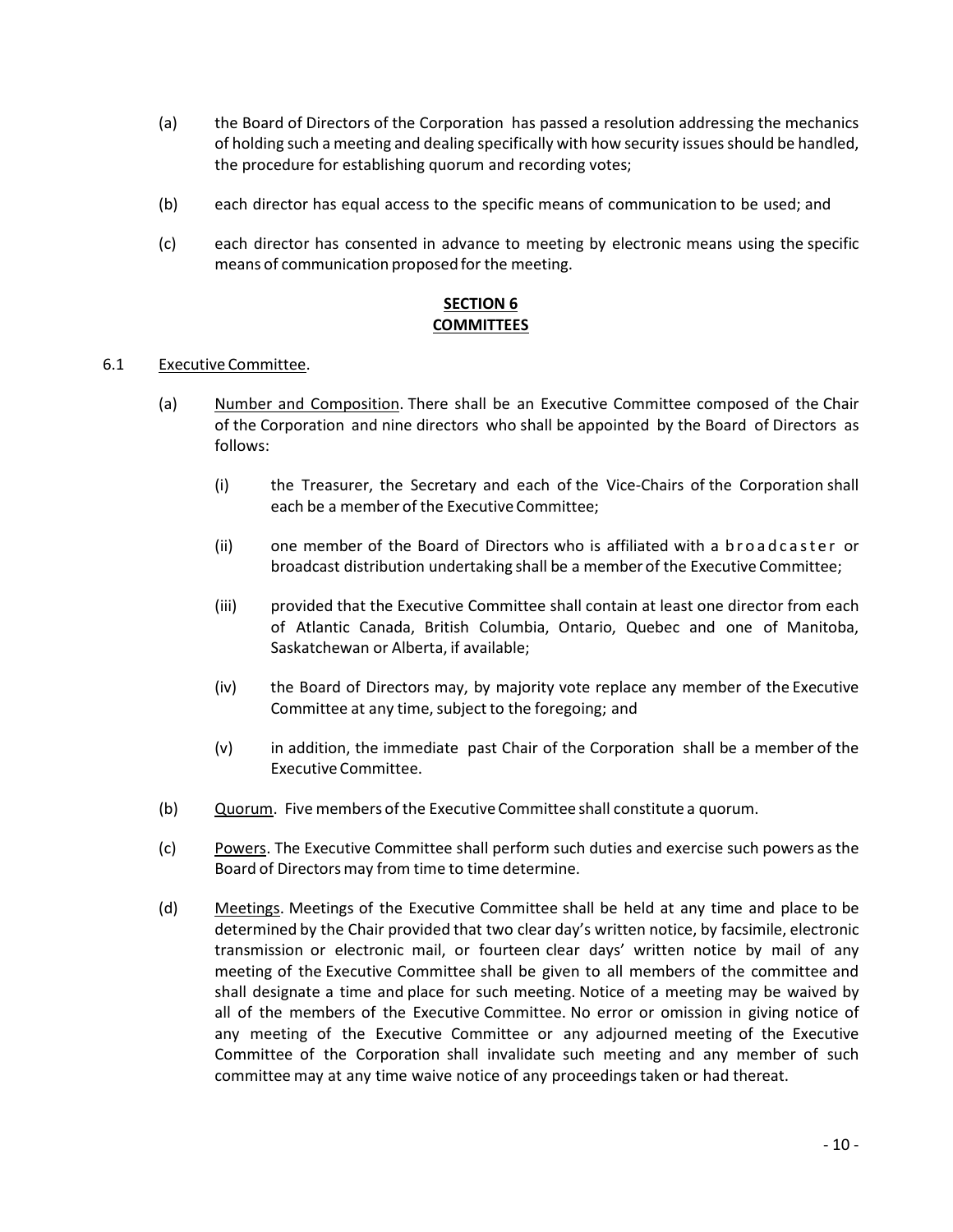(e) Remuneration. Executive Committee members shall receive no remuneration for serving as such, but are entitled to reasonable pre‐authorized expenses incurred in the exercise of their duties. In that regard, the Board of Directors may authorize payment to each director to compensate for expensesincurred in the exercise of their duties.

#### 6.2 Nominating Committee.

- (a) Number and Composition. There shall be a Nominating Committee composed of at least 6 directors of the Corporation. In the second year of each term of the Board of Directors, the Board of Directors shall appoint the Nominating Committee, provided that (a) the nominating committee shall contain at least 1 director from each of Atlantic Canada, British Columbia, Ontario, Quebec and one of Manitoba, Saskatchewan and Alberta, if available; and (b) if the Board of Directors considers it to be appropriate, the immediate past Chair of the Corporation shall be appointed as chair of the Nominating Committee. Subject to the foregoing, the Board of Directors may, by majority vote, replace any member of the Nominating Committee.
- (b) Duties, Term and Expenses. The Nominating Committee shall be charged with nominating individuals for positions on the Board of Directors in the year that elections therefor are to take place, ensuring that the nominations comply with the requirements of these by‐laws. In addition to any nominees put forth by the Nominating Committee, any member of the Corporation may provide their own nominees to the Nominating Committee by obtaining the signature of at least two members of the Corporation on any such nomination. The Nominating Committee shall insert on to the ballot for electing the directors of the Corporation both the members' nominees as well as any additional nominees which it chooses to put forth in accordance with these by‐laws. The Nominating Committee shall, at the time of providing the list of nominees for the Board of Directors, also provide its recommendation of the number of Vice‐Chairs that the Corporation should have for the next term of the Board. Nominating Committee members shall receive no remuneration for serving as such, but are entitled to reasonable pre‐authorized expenses incurred in the exercise of their duties. In that regard, the Board of Directors may authorize payment to each director to compensate for expenses incurred in the exercise of their duties.

# 6.3 Governance Committee.

- (a) Number and Composition. There shall be a Governance Committee composed of at least 3 directors of the Corporation one of whom shall be the Chair of the Corporation, one of whom shall not affiliated with a broadcaster or broadcast distribution undertaking and one of whom shall be a affiliated with a broadcaster or broadcast distribution undertaking, if there is such a member on the Board of Directors. The Board of Directors shall appoint the Governance Committee. Subject to the foregoing, the Board of Directors may, by majority vote, replace any member of the Governance Committee.
- (b) Duties, Term and Expenses. The Governance Committee shall be charged with overseeing compliance with the Board of Directors' Arms‐Length Governance Guidelines by the Board of Directors and each of the committees of the Board of Directors. Governance Committee members shall receive no remuneration for serving as such, but are entitled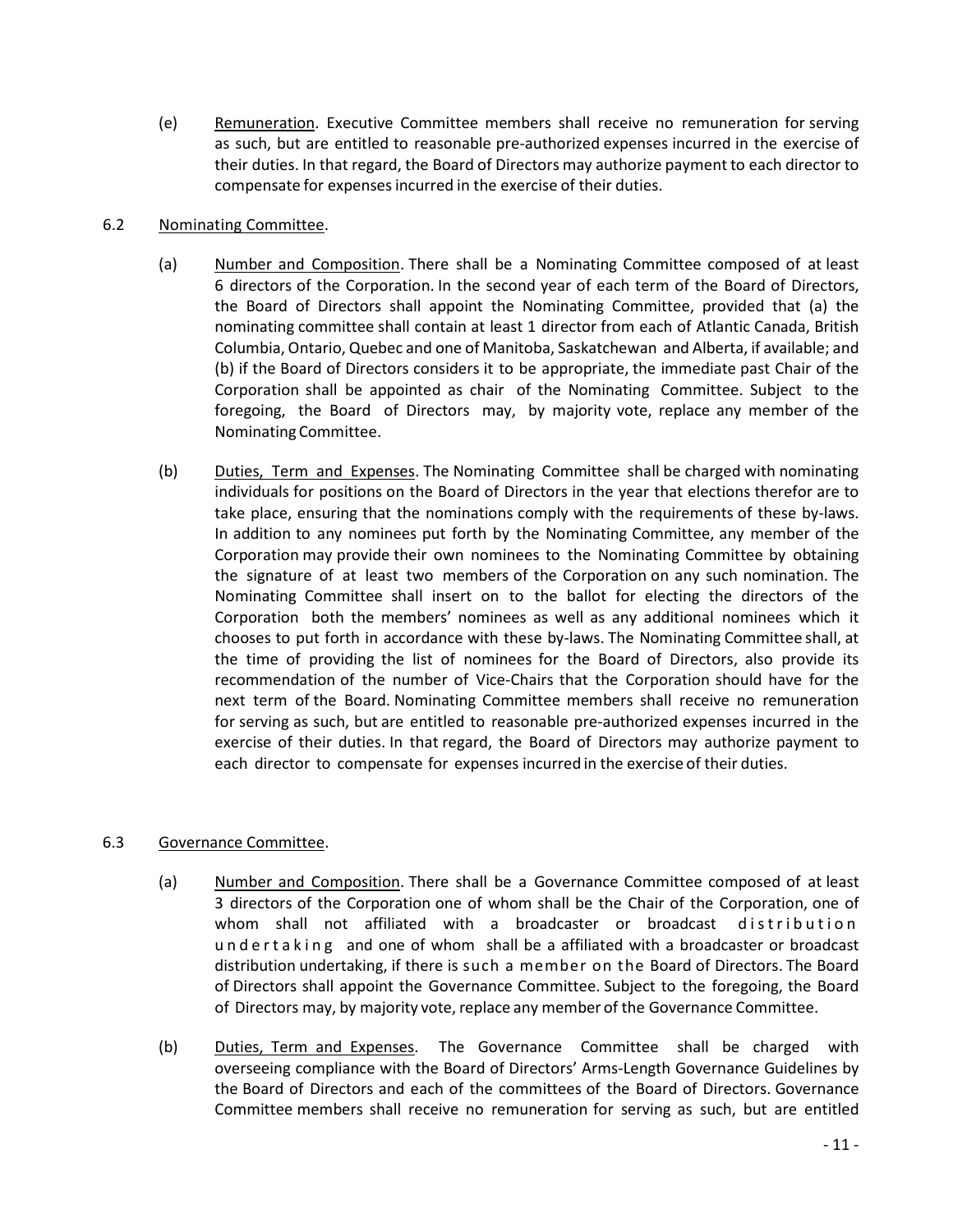to reasonable pre-authorized expenses incurred in the exercise of their duties. In that regard, the Board of Directors may authorize payment to each director to compensate for expensesincurred in the exercise of their duties.

#### 6.4 Personnel Committee.

- (a) Number and Composition. There shall be a Personnel Committee composed of at least 4 directors of the Corporation one of whom shall be the Chair of the Corporation and, if the Board of Directors consider it appropriate, they may also appoint the immediate past Chair of the Corporation together with such other directors as the Board of Directors, in their sole discretion, determine is appropriate. Subject to the foregoing, the Board of Directors may, by majority vote, replace any member of the Personnel Committee.
- (b) Duties, Term and Expenses. The Personnel Committee shall be charged with engaging, overseeing the employment of, and, if necessary the termination of the President and CEO, consulting with the President and CEO regarding all matters of policy relating to personnel matters generally. Personnel Committee members shall receive no remuneration for serving as such, but are entitled to reasonable pre-authorized expenses incurred in the exercise of their duties. In that regard, the Board of Directors may authorize payment to each director to compensate for expenses incurred in the exercise of their duties.

#### 6.5 Standing and Special Committees.

- (a) Establishment. The Board of Directors may designate such standing and special committees as may be necessary or desirable from time to time to consider and investigate matters for the Board of Directors and make recommendationsto the Board of Directors in connection therewith. Each committee shall keep records and shall submit reports to the Board of Directors as the Board of Directorsmay require.
- (b) Composition, Term and Expenses. The Board of Directors shall appoint a chair and members of the standing and special committees designated under these by-laws from among the directors of the Corporation. Any committee member may be removed by a majority vote of the Board of Directors. Standing and special committee members shall receive no remuneration for serving as such, but are entitled to reasonable pre‐authorized expenses incurred in the exercise of their duties. In that regard, the Board of Directors may authorize an annual payment to each director to compensate for expensesincurred in the exercise of their duties.
- 6.6 Arm's-Length Governance Guidelines. Each committee of the Board of Directors shall comply with the Board of Directors' Arm's-Length Governance Guidelinesin carrying out their activities.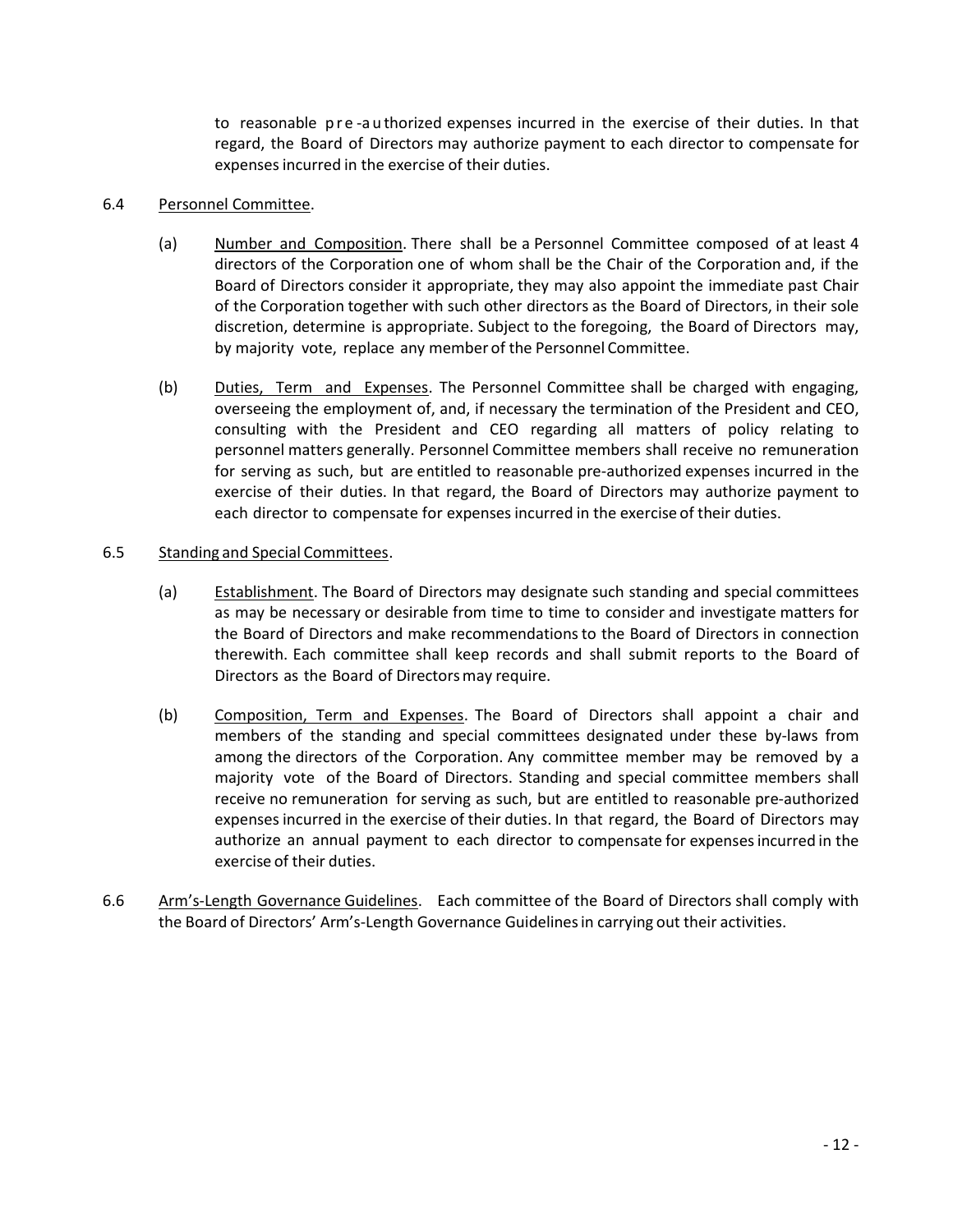### **SECTION 7 OFFICERS**

- 7.1 Officers. The officers of the Corporation shall be a Chair, President and Chief Executive Officer ("President and CEO"), a Secretary and a Treasurer and any such other officers as the Board of Directors may determine. Officers of the Corporation need not be directors of the Corporation,save and except for the Chair, the Vice‐Chairs, the Secretary and the Treasurer who shall be directors of the Corporation.
- 7.2 Appointment of Officers. The Chair, the Treasurer and the Secretary of the Corporation shall be appointed at the first meeting of the Board of Directors following the election of such directors every two years and thereafter in accordance with Section 7.3. Subject to section 7.3, the other officers of the Corporation may be appointed by the Board of Directors at any time.
- 7.3 Term of Office. All officers of the Corporation who are members of the Board of Directors shall hold office for the balance of the term of the directors who have appointed them, provided that the Chair, the Treasurer and the Secretary of the Corporation shall only hold their office for a period of one year and such positions shall be appointed by the Board of Directors not less than every 12 months. All officers who are not members of the Board of Directors shall hold office in accordance with their employment contracts with the Corporation.
- 7.4 Removal from Office. All officers who are members of the Board of Directors shall be subject to removal by resolution of the Board of Directors at any time. Those officers who are not members of the Board of Directors shall be subject to removal in accordance with their employment contracts. If the Chair, any Vice‐Chairs, the Secretary or the Treasurer cease to be a director of the Corporation they shall also cease to be an officer of the Corporation. If the office of any officer of the Corporation shall be or become vacant, the Board may appoint a person to fill such vacancy.

#### **SECTION 8 DUTIESOF OFFICERS**

- 8.1 Chair. The Chair of the Corporation shall chair and oversee the meetings of the Board of Directors and shall be responsible for the implementation of the policies, guidelines, directions and requirements of the Board of Directors. The Chair shall advise the Board of Directors at each meeting regarding the status of the business and affairs of the Corporation. In addition, the Chair shall perform such duties and exercise such powers as the directors may specify. The Chair shall be a director of the Corporation.
- 8.2 Vice-Chairs. The Vice-Chairs of the Corporation shall, in the absence or disability of the Chair, perform the duties of the Chair. In addition, the Vice‐Chairsshall perform such duties as are assigned to them by the Chair or the Board of Directors of the Corporation and they shall regularly report back to the Chair or the Board of Directors, asthe casemay be, on the mattersthat have been assigned to them. There shall be at least four Vice‐Chairs of the Corporation namely: Vice‐Chair – Feature Film, Vice‐Chair Television, Vice‐Chair – Industrial Relations and Vice‐Chair – Mentorship. In addition, the Board of Directors may appoint additional Vice‐Chairs if it determines that it would be in the best interest of the Corporation to do so. The Vice-Chairs shall be directors of the Corporation.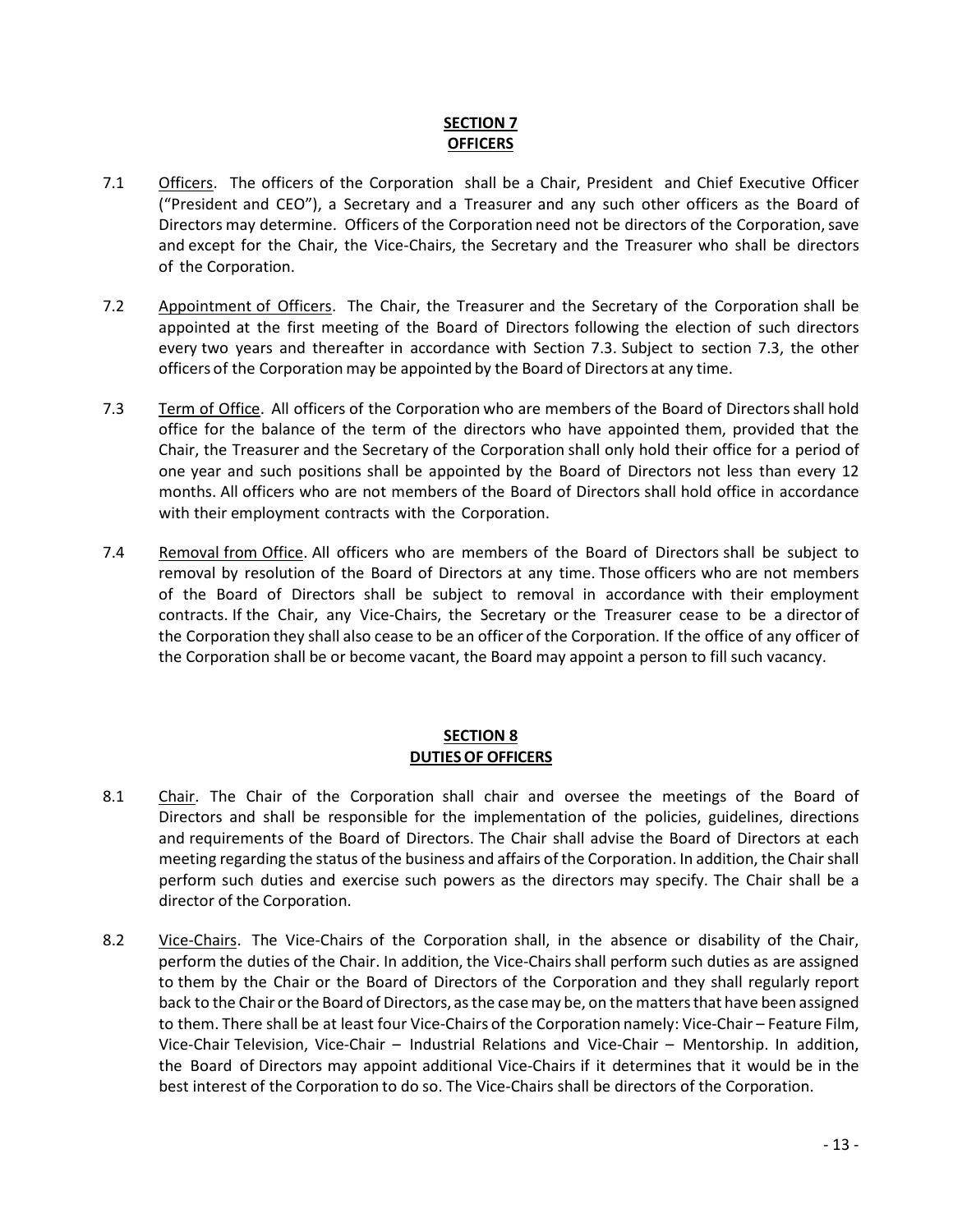- 8.3 President and CEO. The President and CEO shall be hired by the Board of Directors and shall be a fulltime employee of the Corporation responsible for the day to day management of the Corporation's affairs and activities. The President and CEO shall report to the Chair. The President and CEO shall not be a member of the Board of Directors.
- 8.4 Secretary. The Secretary shall attend all meetings and record all votes and minutes of all proceedings in the books to be kept for that purpose. The Secretary shall give or cause to be given notice of all meetings of the members and of the Board of Directors, and shall perform such other duties as may be directed by the Board of Directors. The Secretary shall be custodian of the seal of the Corporation and of all books, papers, records, documents and other instruments belonging to the Corporation. The Secretary shall be a director of the Corporation.
- 8.5 Treasurer. The Treasurer shall have custody of the funds and securities of the Corporation and shall keep full and accurate accounts of all assets, liabilities, receipts and disbursements in books belonging to the Corporation and shall deposit all monies and other valuable effects in the name and to the credit of the Corporation and in such depositories as may be designated by the Board of Directors from time to time. The Treasurer shall disperse the funds of the Corporation under the direction of the Board of Directors, taking proper vouchers for such disbursements, and shall render to the Board of Directors, whenever they may require it, an account of all transactions and a statement of the financial position of the Corporation. The Treasurer shall perform such other duties as may from time to time be directed by the Board of Directors. The Treasurer shall be a director of the Corporation.
- 8.6 Other Officers. The duties of all other officers of the Corporation shall be such as the terms of their engagement call for or the Board of Directors requires of them.

#### **SECTION 9 MEETINGS OF MEMBERS**

- 9.1 Place of Meetings. The annual or any other meeting of the members shall be held at any place in Canada as the Board of Directors may determine. Annual meetings shall occur no later than 15 months after holding the preceding annual meeting but no later than six months after the end of the Corporation's preceding financial year.
- 9.2 Calling of Meetings. The Board of Directors, the Chair, President and CEO or any of them shall have the power to call, at any time, a general meeting of the members of the Corporation. The Board of Directors shall have a special general meeting of the members on written requisition of members carrying not less than 5% of the voting rights.
- 9.3 Quorum. Twenty members shall constitute a quorum at all meetings of the members. If quorum is present at the opening of a meeting of members, the members present may proceed with the business of the meeting even if a quorum is not present throughout the meeting. For the purpose of determining quorum, a member may be present in person or by telephonic and/or other electronic means.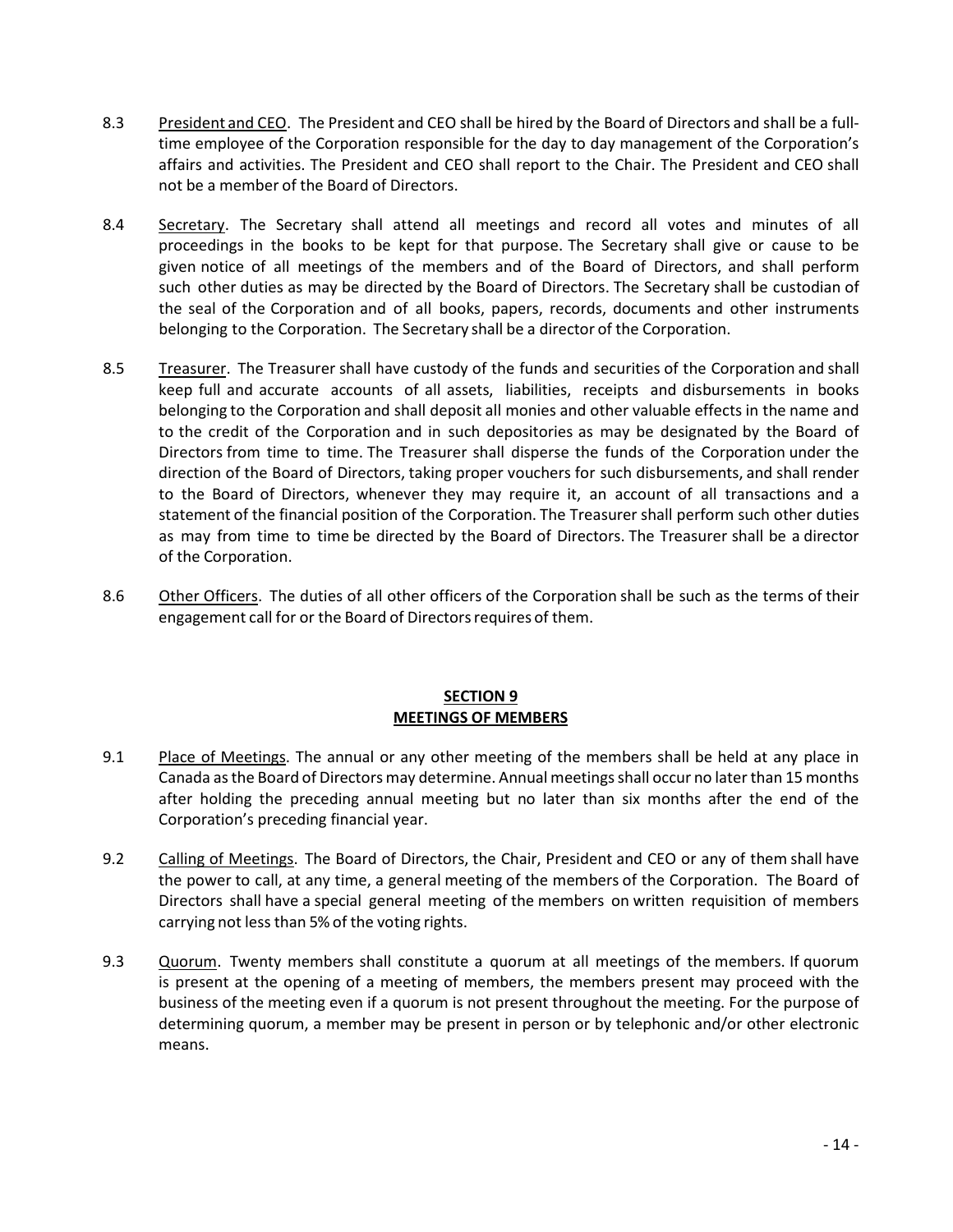- 9.4 Notice Requirements. Notice of the time and place of a meeting of Members shall be given to each Member who, at the close of business on the record date for notice or if no date for notice is fixed, at the close of business on the preceding day on which the notice is given, is entitled to receive notice by the following means:
	- (a) by mail, courier or personal delivery to each such Member, during a period of 21 to 60 days before the day on which the meeting is to be held; or
	- (b) by telephonic, electronic or other communication facility to each Member, during a period of 21 to 35 days before the day on which the meeting is to be held.

Notice of a meeting of members shall also be given to each director of the Corporation and to the Public Accountant of the Corporation during a period of 21 to 60 days before the day on which the meeting is to be held.

Notice of any meeting of members at which special business is to be transacted shall state the nature of that business in sufficient detail to permit the member to form a reasoned judgment on the business and provide the text of any special resolution to be submitted at the meeting.

- 9.5 Annual Meetings. At every annual meeting, in addition to any other business that may be transacted, the report of the directors, the financial statements of the Corporation, and the report of the Public Accountant shall be presented, and the Public Accountant appointed for the ensuing year. The members may consider and transact any business either special or general at any meeting of the members.
- 9.6 Voting Rights. Each member present at a meeting shall have the right to exercise one vote. No memberis entitled to appoint a proxy holder to attend and act at any meeting of members.
- 9.7 Voting. At all meetings of members of the Corporation, every question shall be determined by a majority of votes unless otherwise specifically provided by statute or by these by‐laws. In the case of an equality of votes, the chair of the meeting, in addition to an original vote, shall have a second or casting vote.
- 9.8 Special Questions. The Board of Directors may place any question before the members by means of a written resolution, mail ballots or electronic mail ballot. In this event:
	- (a) the Board of Directors shall send, by regular mail or facsimile transmission, or electronic mail, as the case may be, a ballot containing the question to every member of the Corporation and shall indicate the date on which completed ballots must be returned;
	- (b) the question on the ballot shall only be answerable by a "yes" or a "no";
	- (c) each member shall be given not less than 21 days from the date the ballots are sent to return the ballot to the Corporation;
	- (d) the Secretary of the Corporation shall appoint a scrutineer to tabulate the results of the vote and shall report the results to the Board of Directors;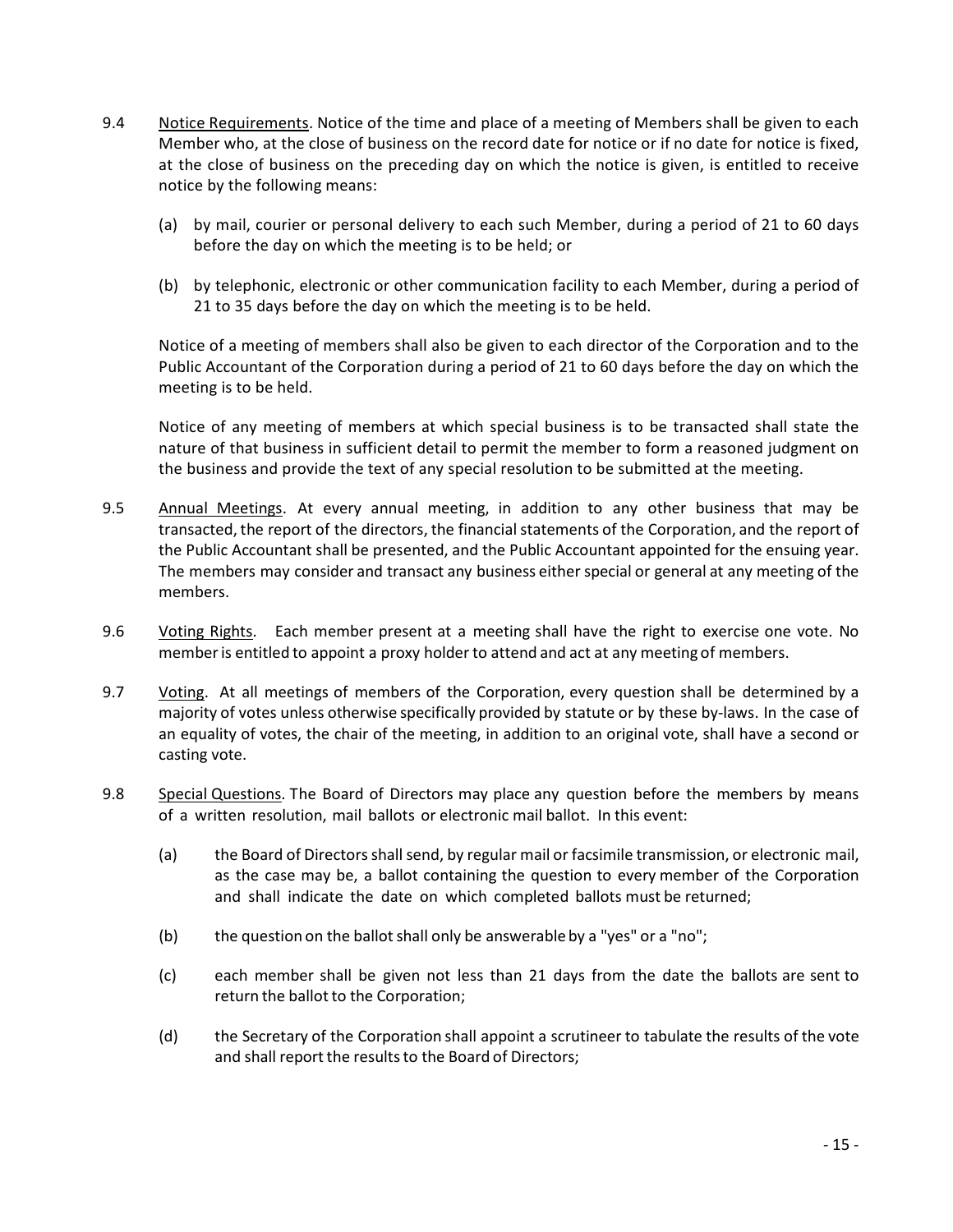- (e) unless all members vote in favour of the question, the question or resolution shall be defeated.
- (f) the Board of Directors shall, unless the ballot stipulates otherwise, be bound by the results of a valid vote on the question.
- 9.9 Meeting Held Entirely by Electronic Means. If the directors or members of the Corporation call a meeting of members pursuant to the Act, those directors or members, as the case may be, may determine that the meeting shall be held, in accordance with the Act and the Regulations, entirely by means of a telephonic, electronic or other communication facility that permits all participants to communicate adequately with each other during the meeting.

#### **SECTION 10 INDEMNITIES**

- 10.1 Indemnity. Every director or officer of the Corporation or other person who has undertaken or is about to undertake any liability on behalf of the Corporation or any company controlled by it and their heirs, executors and administrators and estate, respectively, shall from time to time and at all times, be idemnified and saved harmless out of the funds of the Corporation, from and against:
	- (a) all costs, charges and expenses which such director, officer or other person sustains or incurs in or about any action, suit or proceeding which is brought, commenced or prosecuted against him, or in respect of any act, deed, matter or thing whatsoever, made, done or permitted by him or her, in or about the execution of the duties of his or her office or in respect of any such liability; and
	- (b) all other costs, charges and expenses which he or she sustains or incurs in or about or in relation to the affairs thereof, except such costs, charges or expenses as are occasioned by his or her own wilful neglect or default.

# **SECTION 11 MINUTESOF THE BOARDOF DIRECTORS AND EXECUTIVE COMMITTEE**

- 11.1 Responsibilities of the Secretary. The Secretary of the Corporation, or his or her designate, shall keep minutes of all meetings of the Board of Directors and shall provide a copy of such minutes to all the members of the Board of Directors prior to the next meeting of the Board of Directors.
- 11.2 Responsibilities of the Chair. The chair of each committee of the Board of Directors, or his or her designate, shall keep minutes of all meetings of such committees and shall provide a copy of such minutes to all the members of the Board of Directors and of the appropriate committee prior to the next meeting of the Board of Directors or committeemeeting, whicheveris sooner.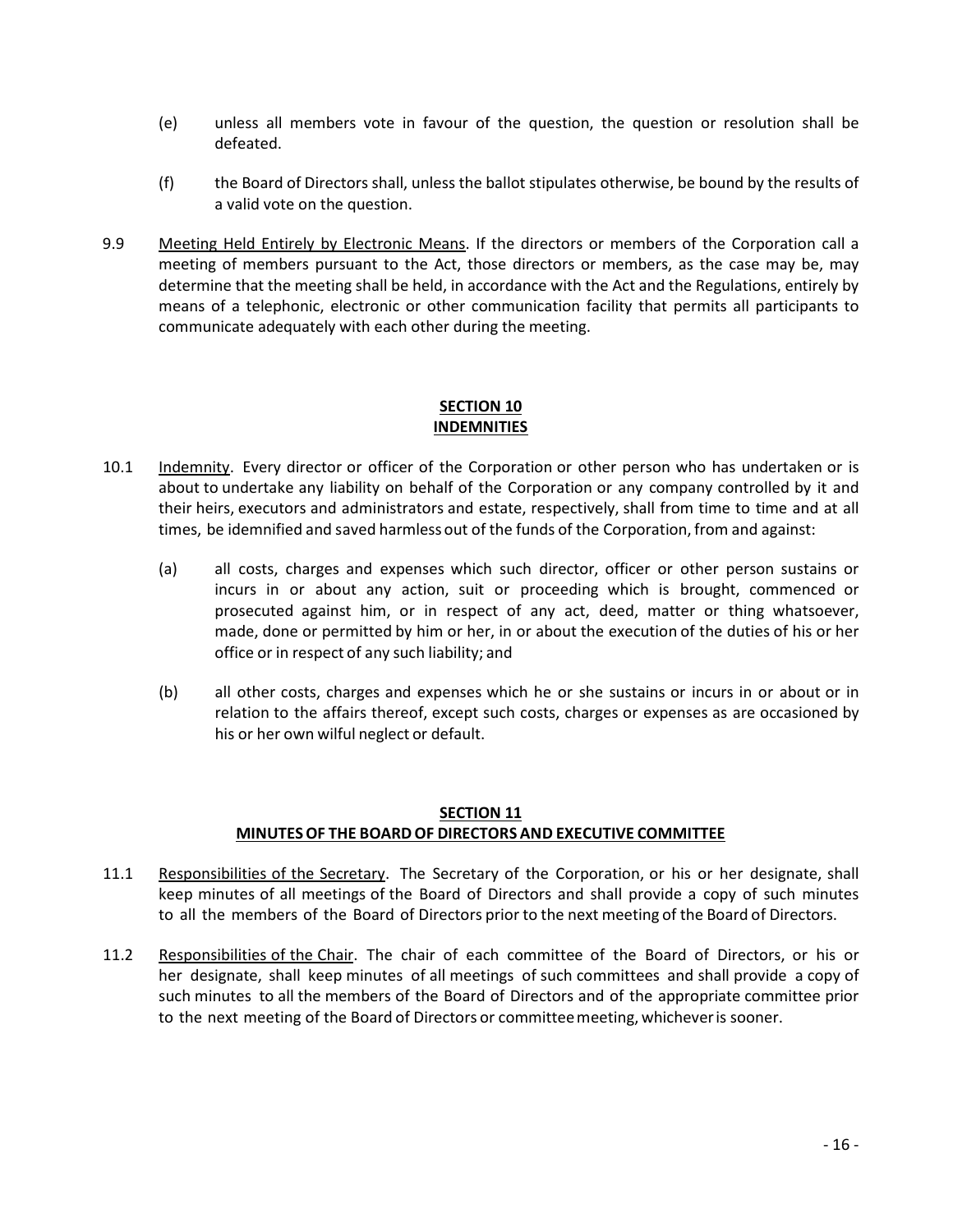11.3 Availability of Minutes. The minutes of the Board of Directors and each of the committees of the Board of Directors shall not be available to the general membership of the Corporation (except at the discretion of the Board of Directors) but shall be available to the Board of Directors, each of whom shall receive a copy of such minutes.

# **SECTION 12 POLICIES**

12.1 Policies. The Board of Directors may prescribe such policies not inconsistent with these by-laws and the Act relating to the management and operation of the Corporation as they deem expedient, provided that such policies shall have force and effect only until the next annual meeting of the members of the Corporation when they shall be confirmed, and, failing such confirmation at such annual meeting of the members, shall cease to have any force and effect.

#### **SECTION 13 AMENDMENTOF BY-LAWS**

13.1 Amendment of By-Laws. The Board may, by resolution, make, amend or repeal any By-laws that regulate the activities or affairs of the Corporation. Any such By-law, amendment or repeal shall be effective from the date of the resolution of Directors until the next meeting of Members where it may be confirmed, rejected or amended by the Members by ordinary resolution. If the By-law, amendment or repeal is confirmed or confirmed as amended by the Members, it remains effective in the form in which it was confirmed. The By-law, amendment or repeal ceases to have effect if it is not submitted to the Members at the next meeting of Members or if it is rejected by the Members at the meeting.

This section does not apply to any amendment that requires a Special Resolution of the Members according to subsection 197(1) of the Act, namely, any amendment to the articles or the By-laws of the Corporation to:

- (a) change the Corporation's name;
- (b) change the province in which the Corporation's registered office is situated;
- (c) add, change or remove any restriction on the activities that the Corporation may carry on;
- (d) create a new class or group of Members;
- (e) change a condition required for being a Member;
- (f) change the designation of any class or group of Members or add, change or remove any rights and conditions of any such class or group;
- (g) divide any class or group of Members into two or more classes or groups and fix the rights and conditions of each class or group;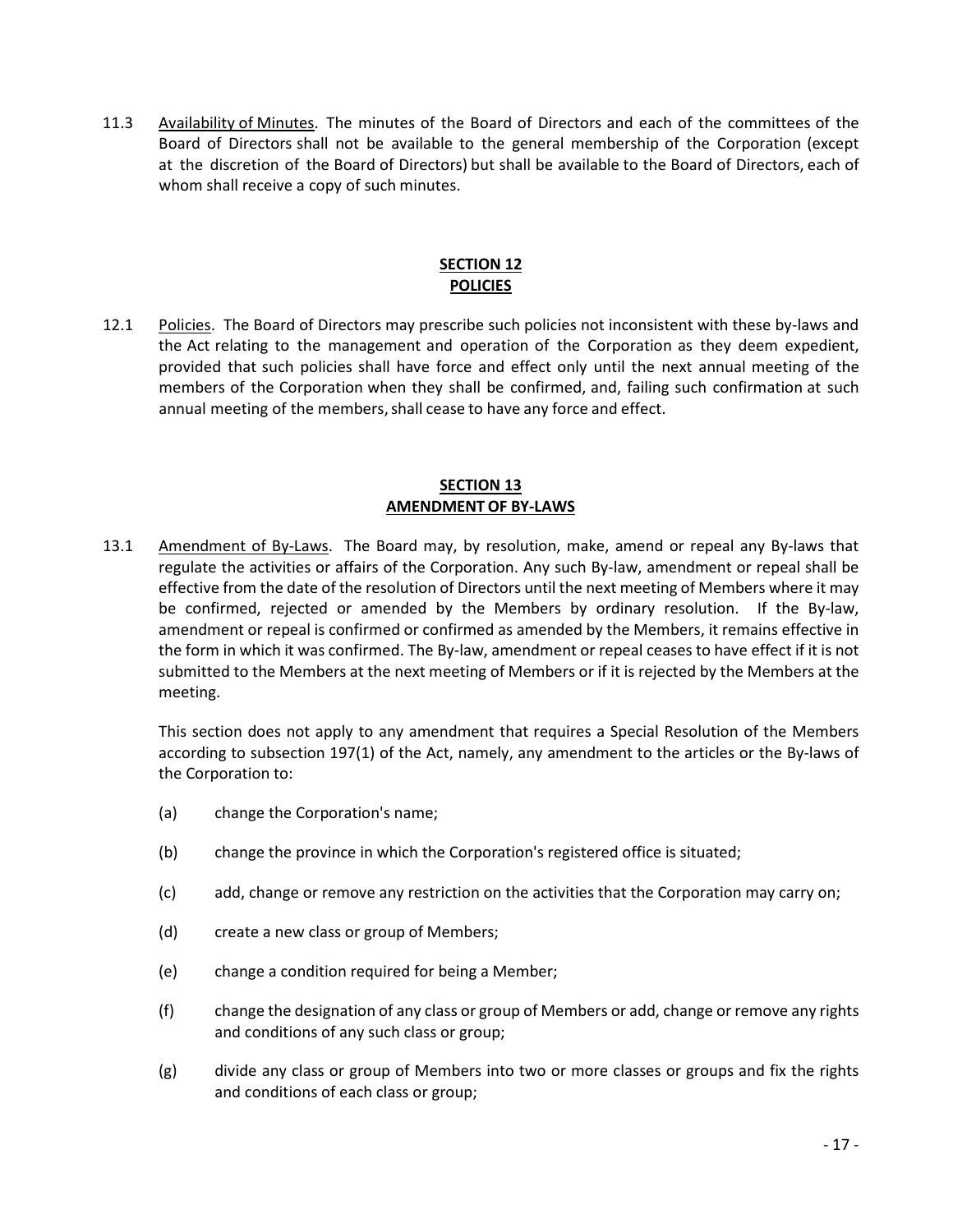- (h) add, change or remove a provision respecting the transfer of a membership;
- (i) increase or decrease the number of or the minimum or maximum number of directors fixed by the articles;
- (j) change the statement of the purpose of the Corporation;
- (k) change the statement concerning the distribution of property remaining on liquidation after the discharge of any liabilities of the Corporation;
- (l) change the manner of giving notice to Members entitled to vote at a meeting of the members;
- (m) change the method of voting by Members not in attendance at a meeting of Members; or
- (n) add, change or remove any other provision that is permitted by the Act to be set out in the articles.

Such amendments are only effective when confirmed by the Members.

# **SECTION 14 NOTICES**

- 14.1 Computation of Time. Where a given number of days' notice or notice extending over a period is required to be given under the by-laws, the day of service, posting or other delivery of the notice shall not, unless it is otherwise provided, be counted in such number of days or other period.
- 14.2 Undelivered Notices. If any notice given to a member is returned on two consecutive occasions because such member cannot be found, the Corporation shall not be required to give any further notices to such member until such member informs the Corporation in writing of his or her new address. For the purpose of sending notice to any member, the address of the member shall be its last address recorded on the books of the Corporation.
- 14.3 Omissions and Errors. The accidental omission to give any notice to any member, director, officer, member of a committee of the Board or public accountant, or the non-receipt of any notice by any such person where the Corporation has provided notice in accordance with the by-law or any error in any notice not affecting its substance shall not invalidate any action taken at any meeting to which the notice pertained or otherwise founded on such notice.
- 14.4 Waiver of Notice. Any member, director, officer, member of a committee of the Board or public accountant may waive or abridge the time for any notice required to be given to such person, and such waiver or abridgement, whether given before or after the meeting or other event of which notice is required to be given shall cure any default in the giving or in the time of such notice, as the case may be. Any such waiver or abridgement shall be in writing except a waiver of notice of a meeting of members or of the Board or of a committee of the Board, which may be given in any manner.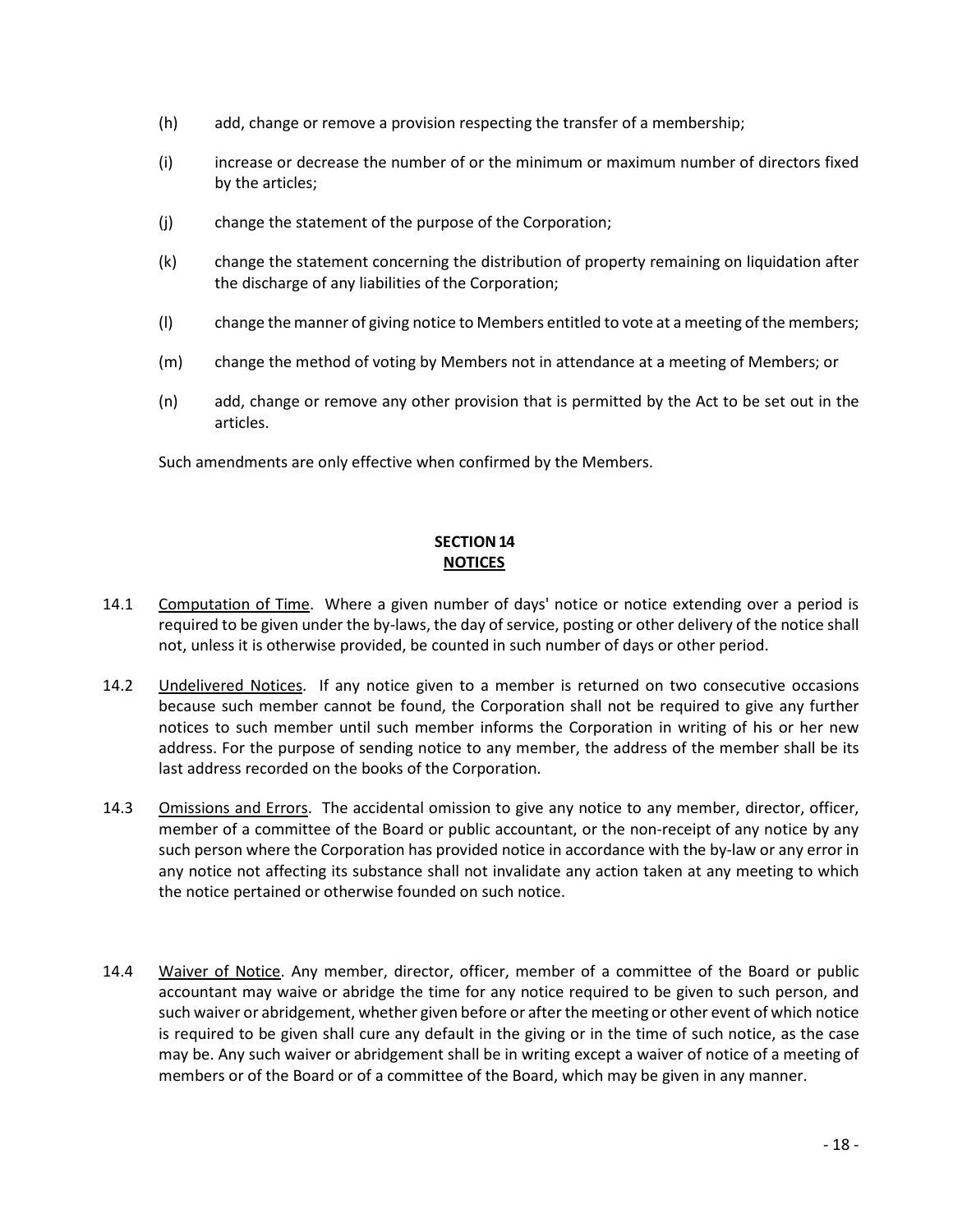### **SECTION 15 GENERAL**

- 15.1 Corporate Seal. The seal, an impression of which is stamped in the margin hereof, shall be the seal of the Corporation.
- 15.2 Head Office. The Head Office of the Corporation shall be in the City of Ottawa, in the Province of Ontario.
- 15.3 Execution of Instruments. Contracts, documents or any instruments in writing requiring the signature of the Corporation, shall be signed by any two of the Chair, Vice-Chair(s), President and CEO (if any), Secretary or Treasurer together with any other director and all contracts, documents and instruments in writing so signed shall be binding upon the Corporation without any further authorization or formality.

The directors shall have power from time to time by resolution to appoint officers or senior staff members on behalf of the Corporation to sign specific contracts, documents and instruments in writing. The seal of the Corporation when required may be affixed to contracts, documents and instruments in writing signed by aforesaid or by any officer or officers designated by the Board of Directors.

- 15.4 Fiscal Year End. Unless otherwise ordered by the Board of Directors, the fiscal year‐end of the Corporation shall be March 31.
- 15.5 Public Accountant. At each annual meeting, the Members shall appoint a public accountant to hold office until the close of the next annual meeting and, if an appointment is not so made, the public accountant in office will continue in office until a successor is appointed. The Members may, at any special meeting, remove the public accountant by Special Resolution before the expiration of such public accountant's term of office, and shall, by a majority of the votes cast at that meeting, appoint another public accountant in such public accountant's place for the remainder of such public accountant's term. If the Members fail to appoint a successor public accountant, the Directors shall immediately fill any vacancy in the office of public accountant. The remuneration of the public accountant shall be fixed by the Board.
- 15.6 Annual Financial Statements. Notice shall be given to each Member during a period of 21 to 60 days before the day on which each annual meeting of Members is to be held that the Corporation's annual financial statements are available at the registered office of the Corporation and that any member may request a copy free of charge at the registered office or by prepaid mail.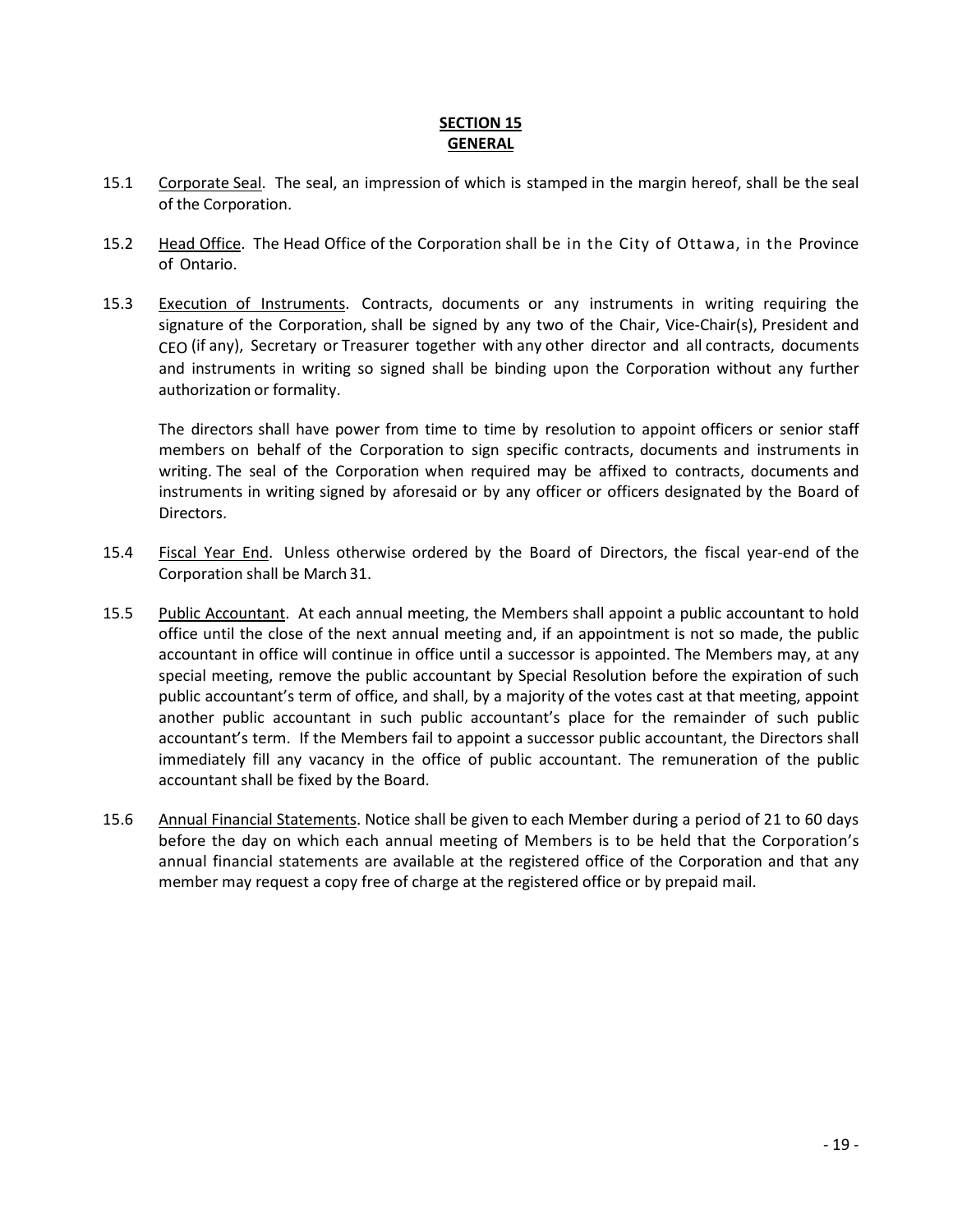# **SECTION 16 BRANCH SOCIETIES**

16.1 Branches. The Board of Directors may from time to time, by resolution, approve the establishment of a Branch or Branches of the Corporation for the purpose of carrying out the Corporation's objectives in a particular province or territory of Canada. As of October 3, 1994, the Board has approved the establishment of the British Columbia Branch which operates under the name "Canadian Media Producers Association - BC Producers Branch" and pursuant to branch by-laws which are subject to these By-laws.

| <b>ENACTED by the Board of Directors as of the</b><br>17th | dav of | September | , 2020. |
|------------------------------------------------------------|--------|-----------|---------|
|------------------------------------------------------------|--------|-----------|---------|

CONFIRMED by CMPA Members as of the \_\_\_\_\_\_ 20th \_\_\_ day of \_\_\_\_\_\_\_ October \_\_\_\_\_\_, 2020.

[ORIGINAL SIGNED]

Reynolds Mastin President and CEO Canadian Media Producers Association

\_\_\_\_\_\_\_\_\_\_\_\_\_\_\_\_\_\_\_\_\_\_\_\_\_\_\_\_\_\_\_\_\_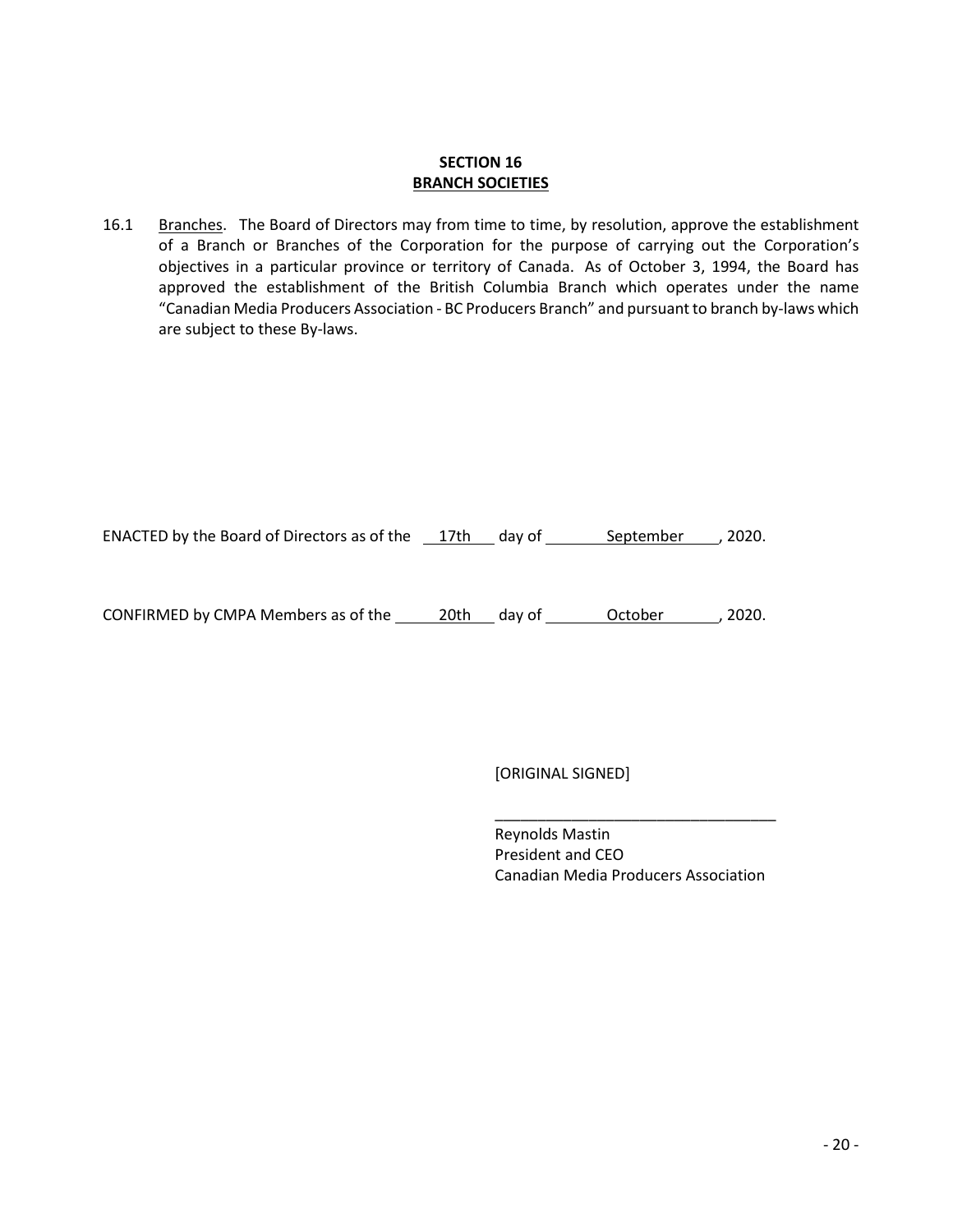#### Canadian Media Producers Association – BC Producers Branch By-laws (As of November 30, 2021)

- 1. Establishment. The British Columbia Branch of the Canadian Media Producers Association (the "Corporation") under the name "Canadian Media Producers Association – BC Producers Branch" (the "Branch") was created by the Corporation on October 3, 1994 and governed by the CMPA bylaws until January 8, 2014.
- 2. Purposes. The purposes of the Branch are as follows:
	- (a) to manage its own affairs through a Branch Council which shall be elected by the voting members of the Corporation in good standing whose principal place of business is in British Columbia (the "B.C. Members");
	- (b) to negotiate agreements pertaining to rates of pay, hours of work and other conditions of employment/engagement on behalf of B.C. Members and with other associations, guilds and unions active in the film and television industry in British Columbia;
	- (c) to represent the interests of the British Columbia film and television producers with the government, public, press, theatrical exhibitors, broadcasters and financial institutions;
	- (d) to promote professional and ethical standards in the production of film and television programming in British Columbia;
	- (e) to produce and distribute information to B.C. Members, on subjects and themes relating to the purposes of the Branch;
	- (f) to hold conferences, seminars and workshops in British Columbia relating to the advancement of the above purposes;
	- (g) to carry on other activities in British Columbia, in consultation with the board of directors of the Corporation, to advance the interests of the B.C. Members; and
	- (h) to liaise, recommend and consult to and with the Corporation on all issues.
- 3. Branch Members. All B.C. Members shall automatically be members of the Branch without the requirement of paying additional or separate dues. The Corporation will consult with the Branch Council prior to admitting any new British Columbia-based members of the Corporation. All B.C. Members must meet the membership criteria of the Corporation.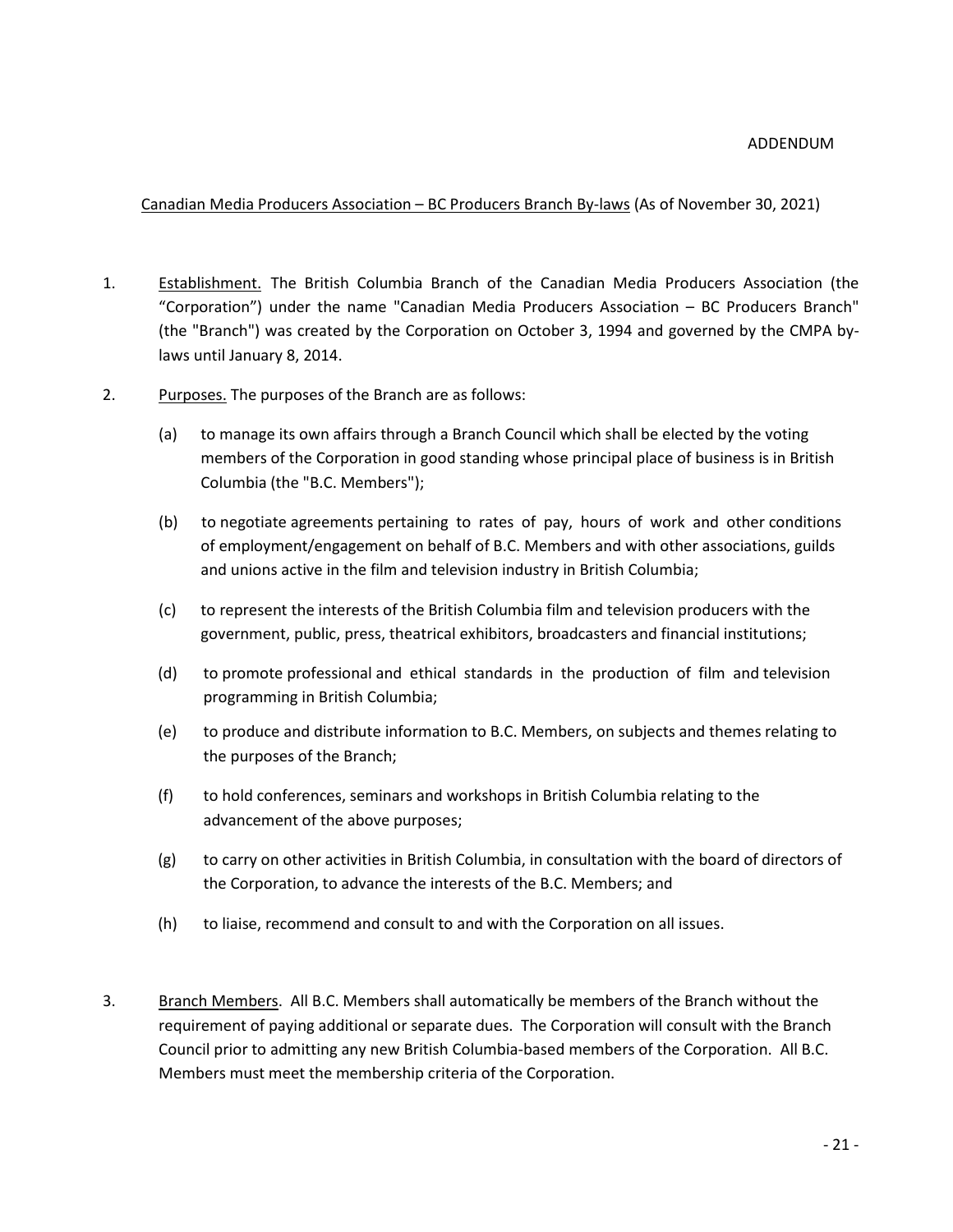#### 4. Branch Council

- (A) Number and Quorum. The property and business of the Branch shall be managed by a council with a minimum of eight members to a maximum of eleven members, a majority of whom shall constitute a quorum.
- (B) Composition. The Branch Council shall be composed in accordance with the provisions of this section.
	- (a) Of the eight to eleven Branch Council Members, there shall be elected at the first meeting of the council:
		- (i) a Chairperson;
		- (ii) a Vice-Chairperson;
		- (iii) a Secretary; and
		- (iv) a Treasurer
	- (b) Branch Council Members must be owners or executive-level employees of B.C. Members.
	- (c) Branch Council Members shall be elected and/or appointed from among majority-Canadianowned B.C. Members.
	- (d) Branch Council Members must be from B.C. Members which are not affiliated with an entity which provides broadcasting, pay-television, specialty programming or broadcast distribution undertakings.
	- (e) When two or more affiliated or associated entities are B.C. Members, only one delegate from such group may serve as a Branch Council Member at any one time.
- (C) Terms of Office. The terms of office for all members of the Branch Council shall be limited to twoyear terms, with no more than three consecutive terms. After serving three consecutive terms, a Branch Council member is not eligible to serve on the Council for a period of one term. The officers (Chairperson, Vice-chairperson, Secretary and Treasurer) shall be appointed by the Council for the duration of the two-year term.
- (D) Election of Branch Council Members by Mail Ballot. The Branch Council Members shall be elected by the B.C. Members by means of a mail ballot as follows:
	- (a) The Chairperson of the Nominating Committee formed by the Branch Council shall send to all B.C. Members, (the method of delivery to be determined by the Nominating Committee) a ballot listing the names of no fewer than eight (8) nominees for election to the Branch Council in accordance with the provisions of this by-law;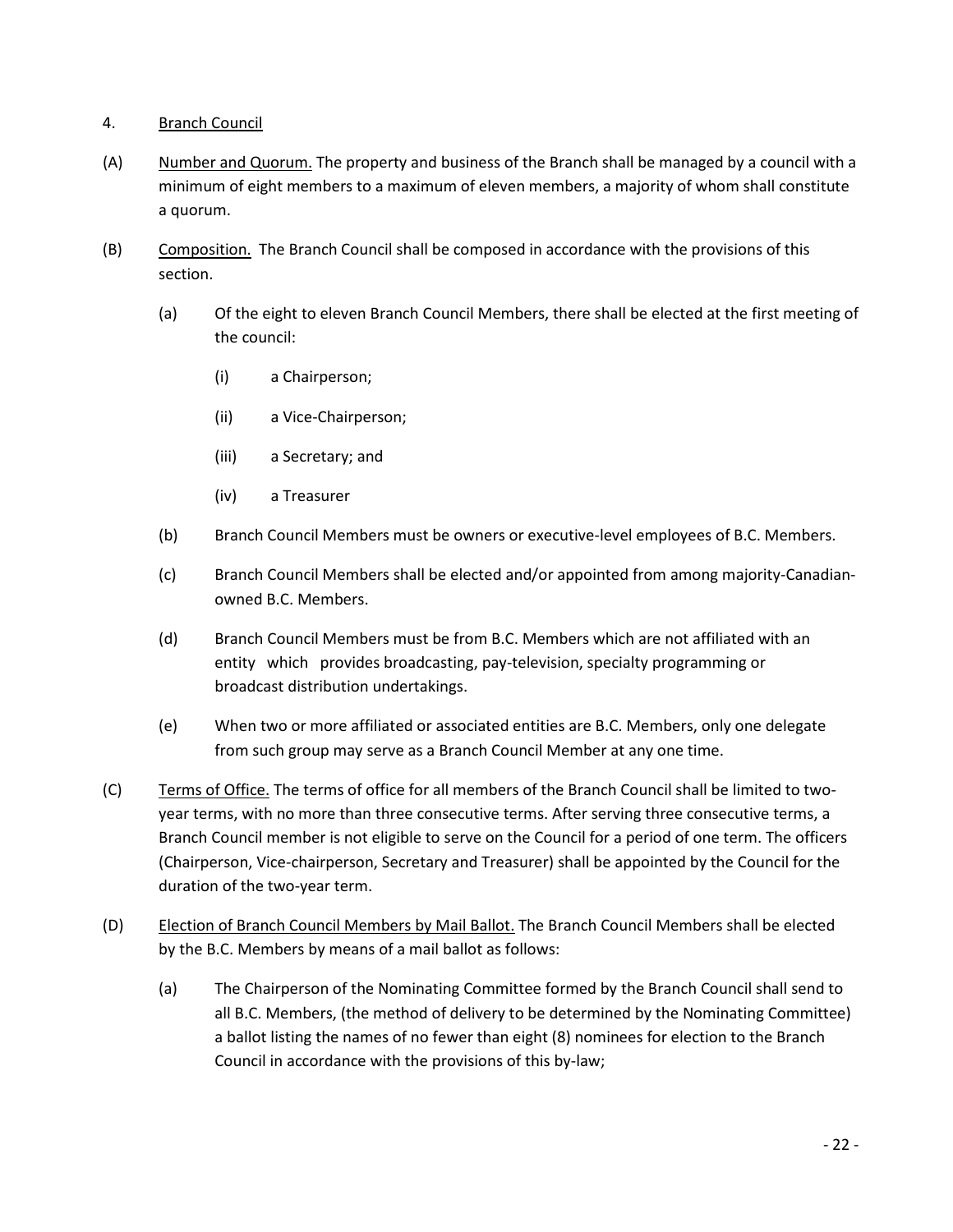(b) each ballot shall also make provision for the B.C. Members to nominate one or more additional candidates for election to the Branch Council and to vote for such candidate or candidates;

- (c) the Chairperson of the nominating committee shall appoint a scrutineer to tabulate the results of the mail ballot;
- (d) each B.C. Member shall be given not less than 21 days from the date the ballots are sent to return the completed ballot to such scrutineer (the method of returning completed ballots to be determined by the Nominating Committee);
- (e) the election of the new Branch Council Members shall be determined on the basis of completed ballots received by the scrutineer within the required time period;
- (f) the B.C. Members shall be bound by the results of a valid vote for the election of the new Branch Council contemplated by this section;
- (g) At the conclusion of an election, the new Council shall appoint from its elected members the offices of Chairperson, Vice-chairperson, Secretary and Treasurer of the Branch Council.

Subject to the provisions of this by-law, the newly-elected Branch Council Members shall remain in office for a term as specified in subsection 4(C) or until their respective successors are elected or appointed.

- (E) Nominations from the Floor. A nomination for election as a Branch Council member at the time of the annual meeting of Members by a Member in attendance thereof shall not be permitted.
- (F) Appointment of Branch Council Members commencing in 2022 and ending in 2025 unless extended by the membership at the Annual General Meeting in December, 2025. The Branch Council will be comprised of 8 elected members. In the event that at least 25% of those elected members represent "diversity" (as defined by the CMPA's National Board of Directors), there shall be no additional members appointed to the Branch Council. If less than 25% of the elected Branch Council consists of members representing diversity, the newly formed Branch Council shall within thirty (30) days of its formation, and by majority vote, appoint additional members, provided they are owners or executive-level employees of Canadian-controlled B.C. member companies to ensure at least 25% of the Branch Council's membership consists of members representing diversity. The number of such appointed members shall not exceed three (3).
- (G) Disqualification of Branch Council Member. The office of a Branch Council Member shall be automatically vacated:
	- (a) if the Branch Council Member resigns by delivering a written resignation to the Secretary of the Branch Council;
	- (b) if the Branch Council Member dies or is found by a court of competent jurisdiction to be of unsound mind;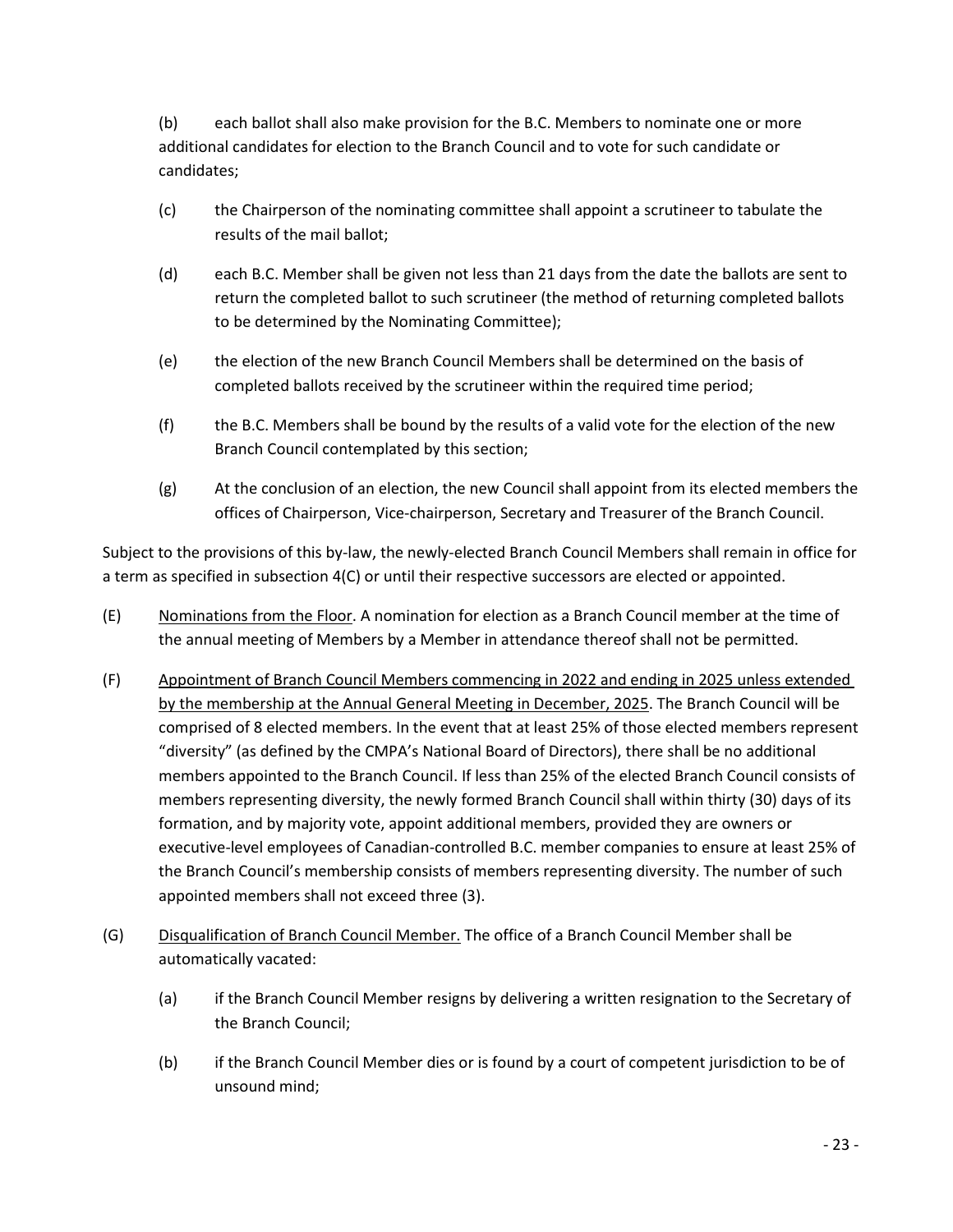- (c) if the Branch Council Member becomes bankrupt;
- (d) if at a special meeting of the B.C. Members a resolution is passed by the votes of 2/3 of the B.C. Members present at the meeting that the Branch Council Member be removed from office;
- (e) if the B.C. Member of which the Branch Council Member is the delegate is suspended or ceases to be a voting member of the Corporation; or
- (f) if the Branch Council Member ceases to satisfy the conditions of subsections  $4(B)(b)$  and  $4(B)(c)$ .

PROVIDED, however, that if any vacancy shall occur for any reason contained in this section, the Branch Council may, by majority vote, fill the vacancy by appointing a person whose presence will ensure that the composition of the Branch Council remains in accordance with the provisions of this by-law.

- (H) Branch Council Members' Expenses. The Branch Council Members shall serve as such without remuneration, but are entitled to reasonable pre-authorized expenses incurred in the exercise of their duties. Nothing contained in this by-law shall be construed to preclude any Branch Council Member from serving the Branch as an officer or in any other capacity and receiving compensation therefor. In addition, any firm or corporation with which a Branch Council Member is associated may be compensated for rendering services to the Branch.
- (I) Disclosure and Accountability. Each Branch Council Member must comply with sections 27, 28 and 29 of the Society Act (B.C.), or equivalent updated legislation with respect to rendering or the contemplation of rendering any professional service(s) to the Branch, or being a member of any firm, partnership or corporation which has entered or is contemplating entering into a contract with or to perform work for the Branch.

A Branch Council Member shall refrain from voting in respect of any matter relating to any such professional services contract or transaction for work performed or contemplated.

# 5. Powers of the Branch Council

- (A) Administration of Affairs. The Branch Council shall administer the affairs of the Branch and generally exercise all such other powers and do all such other acts and things the Branch is authorized to do.
- (B) Authority of Branch Council. The Branch Council shall have the sole authority to make final decisions on issues that deal with:
	- (a) all British Columbia government policies which directly or indirectly relate to the film and television production industry;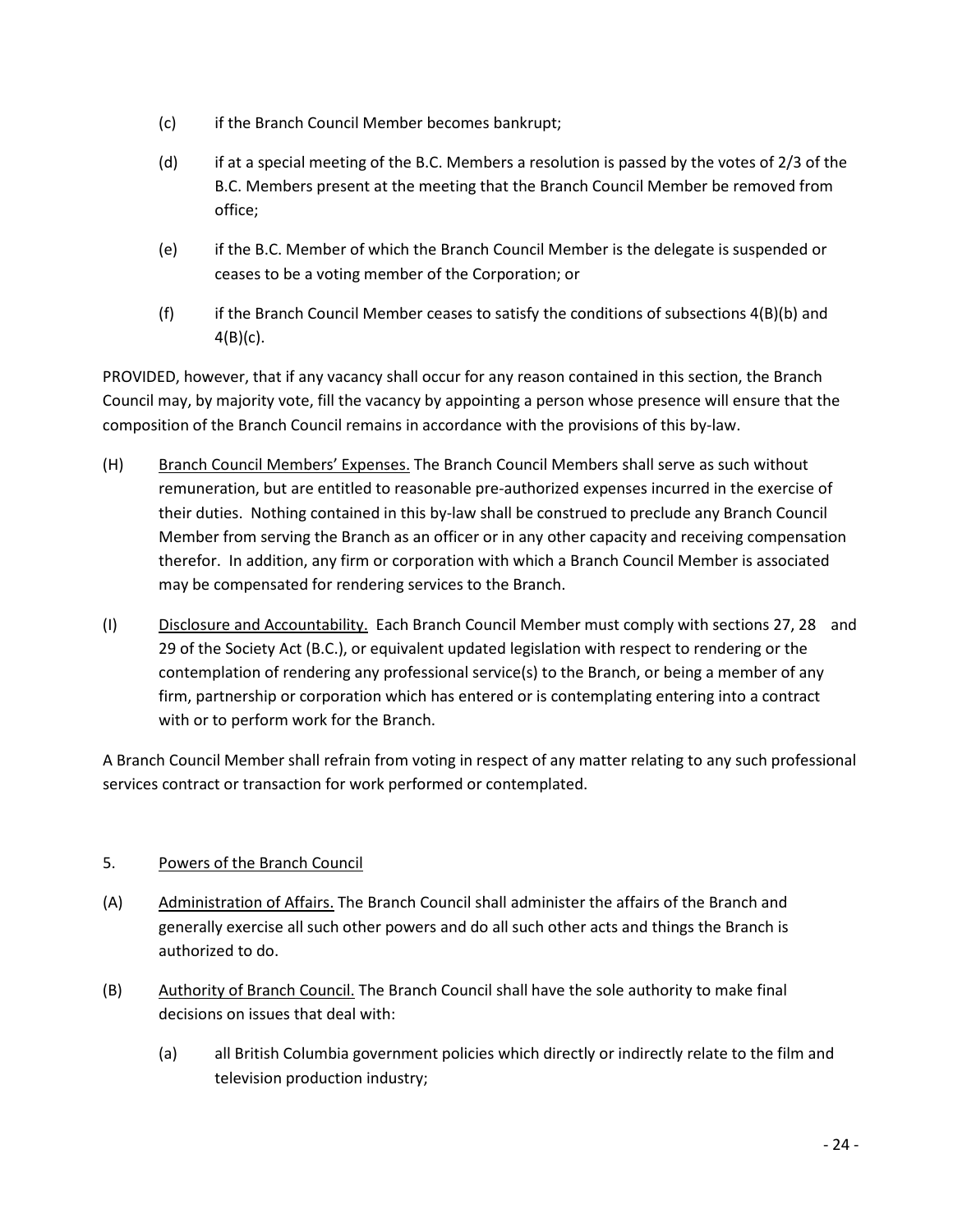- (b) non-governmental policies which directly or indirectly relate to the film and television production industry in British Columbia; and
- (c) local labour relations and negotiations applicable to British Columbia.
- (C) Authorization of Expenditures. The Branch Council shall have power to make and authorize expenditures on behalf of the Branch from time to time for the purpose of furthering the purposes of the Branch on the basis of the budget approved by the Corporation; provided, however, that the signature of a director of the Corporation who is from a B.C. Member is required on all cheques and other negotiable instruments drawn on the bank account or bank accounts of the Branch.
- (D) Agents and Employees. The Branch Council, in consultation with the Corporation, may appoint such agents and engage such employees as it shall deem necessary from time to time and such persons shall have such authority and shall perform such duties as shall be prescribed by the Branch Council. The Branch Council may delegate to an officer or officers of the Branch the right to appoint such agents, engage such employees and pay remuneration to such persons. Hiring criteria, including financial guidelines, will be the responsibility of the Branch Council in conjunction with the Corporation.
- (E) Grants and Donations. The Branch Council may, on behalf of the Branch, acquire, accept, solicit or receive grants, bequests and donations of any kind whatsoever for the purposes of furthering the purposes of the Branch.
- (F) Duty of Branch Council. Members of the Branch Council must act honestly and in good faith and in the best interests of the Branch, and must exercise care, diligence and skill in exercising the powers and performing the functions of a Branch Council Member.

# 6. Meetings of the Branch Council

(A) Calling of Meetings. The Chairperson, the Vice-Chairperson, the Secretary, the Treasurer, the Executive Secretary (if any) and any two of the Members at Large of the Branch Council may at any time call a meeting of the Branch Council.

Emergency meetings of the Branch Council may only be called on unanimous consent of the members of the Branch Council.

(B) Notice of Meetings. Five (5) clear days written notice by facsimile or electronic transmission, or 14 clear days' written notice by mail, of any meeting of the Branch Council shall be given to all Branch Council Members and such notice shall designate a time and a place for such meeting and, where possible, an agenda or topic.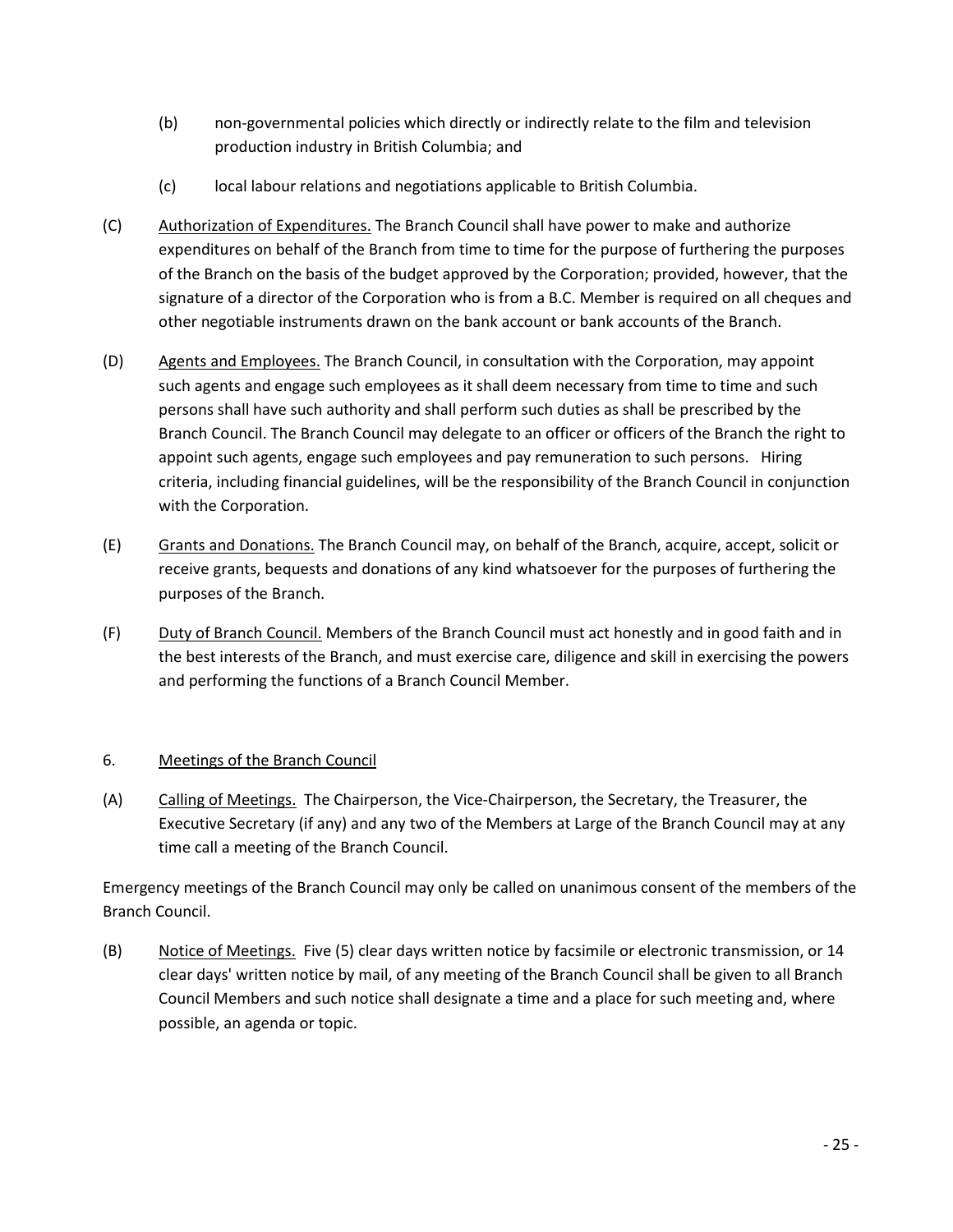No error or omission in giving notice of any meeting of the Branch Council shall invalidate such meeting and any Branch Council member may at any time waive notice of such meeting and may ratify, approve and confirm any or all proceedings taken or had thereat.

- (C) Voting. Questions arising at all meetings of the Branch Council shall be decided, unless otherwise, determined in this by-law, by a majority vote. In the case of an equal number of votes, the motion or issue shall be considered defeated.
- (D) Meetings by Teleconference. If all Branch Council Members consent generally or in respect of a particular meeting, a Branch Council Member may participate in a meeting of the Branch Council or of a committee of the Branch Council by means of a conference telephone or other communications facilities as permit all persons participating in the meeting to hear each other, and a Branch Council Member participating in such a meeting by such means is deemed to be at the meeting.

# 7. Committees

- (A) Nominating Committee. There shall be a nominating committee of the Branch which shall be appointed by the Branch Council Members.
- (B) Duties, Term and Expenses of Nominating Committee. At the end of each two-year term, the Nominating Committee shall be charged with nominating individuals for positions on the Branch Council, ensuring that those nominated by it reflect the requirements of this by-law. Any member of the Nominating Committee may be removed by a majority vote of the Branch Council members. Nominating Committee members shall receive no remuneration for serving as such, but are entitled to reasonable pre-authorized expenses incurred in the exercise of their duties.
- (C) Special Committees. The Branch Council may designate such special committees as may be necessary or desirable from time to time to conduct the affairs of the Branch. Such committees shall keep records and shall submit reports to the Branch Council as the Branch Council may require.
- (D) Composition, Term and Expenses of Special Committees. The Branch Council shall appoint chairpersons and members of the special committees from among the representatives of the B.C. Members and the Branch's staff. Any committee member may be removed by a majority vote of the Branch Council Members. Special committee members shall receive no remuneration for serving as such, but are entitled to reasonable pre¬-authorized expenses incurred in the exercise of their duties.